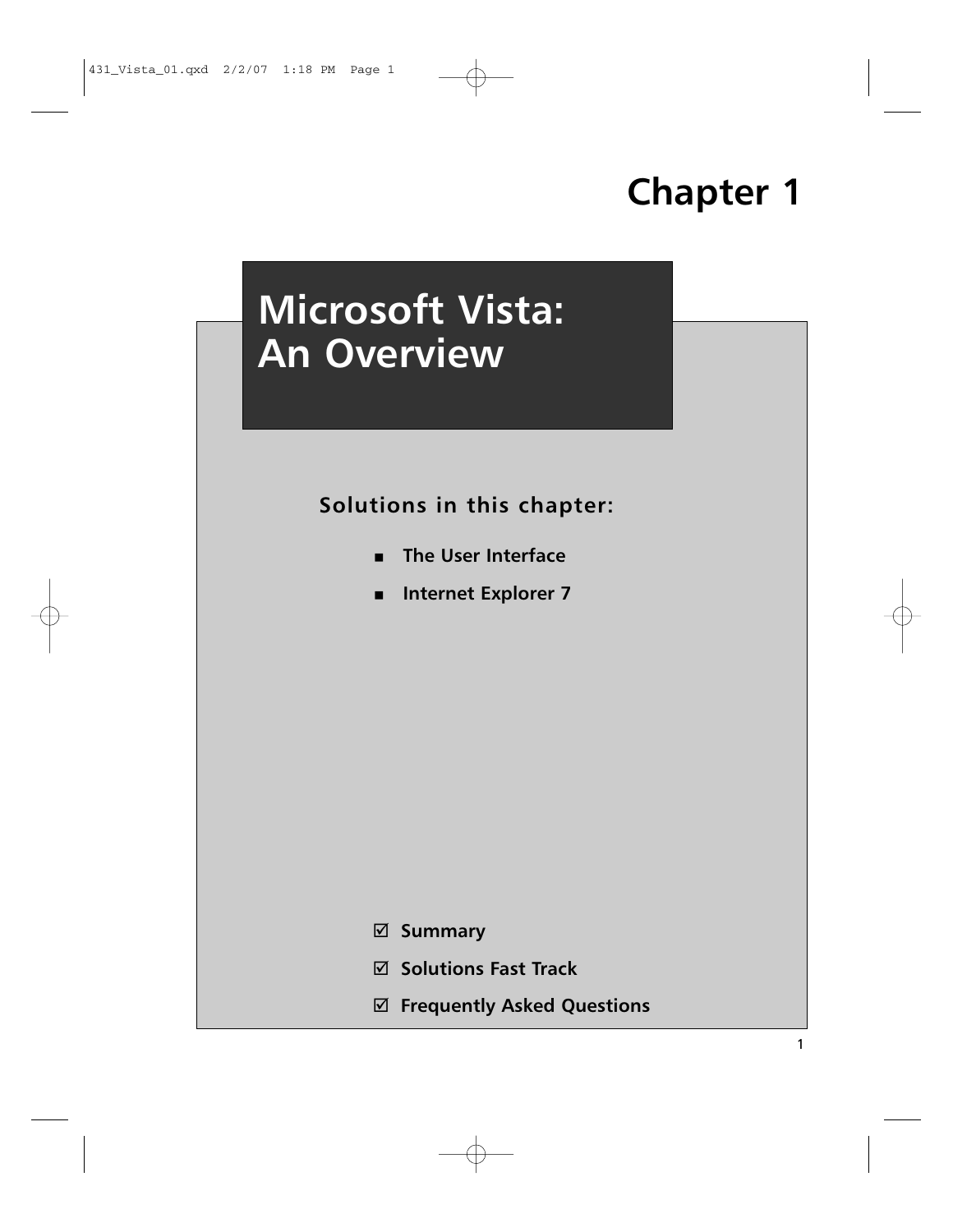### **Introduction**

The long-anticipated successor to Windows XP is just now making its debut to the world. Windows Vista has spent the last five years in development and has undergone many feature additions, deletions, and changes. Vista features a heavily altered core, and to many users, it will look and feel entirely different.The fact is that Vista is still built on the now mature and robust Windows NT kernel. Vista is intended to improve reliability, security, and manageability. It also was designed to provide an improved user experience.

The reliability factor has long been an issue to most Windows users, and as sys admins we all have stories of failed systems and frequent BSODs.As sys admins we also understand that a truly effective operating system (OS) doesn't need to be rebooted, or rebuilt on a regular basis; an effective OS provides a great user experience and wide application support, as well as a stable base on which to run those applications.The Windows NT kernel and its iterations, Windows 2000, Windows XP, and Windows 2003, have focused on improving the reliability of the OS with each release and with each service pack. Windows Vista again takes a much-needed step forward in reliability. Microsoft has built the code for Vista on top of Windows Server 2003 Service Pack (SP) 1.This design not only helps with reliability but also brings with it all the security improvements brought about by the Windows 2003 Server line of operating systems.

The recent focus of most electronic systems vendors has been security, security, security, and there is good reason for this push toward effective security controls for everything from electronic voting machines to home computers.The hacker is not a new enemy to computer systems, but the fact that electronic systems are now in use throughout our society makes available a host of new, poorly protected systems.The availability of high-speed Internet access is also a contributing factor. Previously, when people were connected to the Internet only via a slow dial-up connection for a couple hours each night, hackers had a very small window of opportunity to attack home systems. Now with ubiquitous always-on broadband connections, hackers have ample opportunity to attack home systems that rarely have strong security controls in place.

Windows Vista continues the efforts of the developers of Windows XP SP 2 and Windows Server 2003 SP 1. Vista includes an updated host-based firewall, User Account Control (UAC), Internet Explorer 7, and Windows Defender. Vista code also underwent an intensive code security audit process by Microsoft, and independent hackers in the security community were invited by Microsoft to attack Vista and make recommendations on how security could be improved. From these thirdparty suggestions came features such as,Address Space Layout Randomization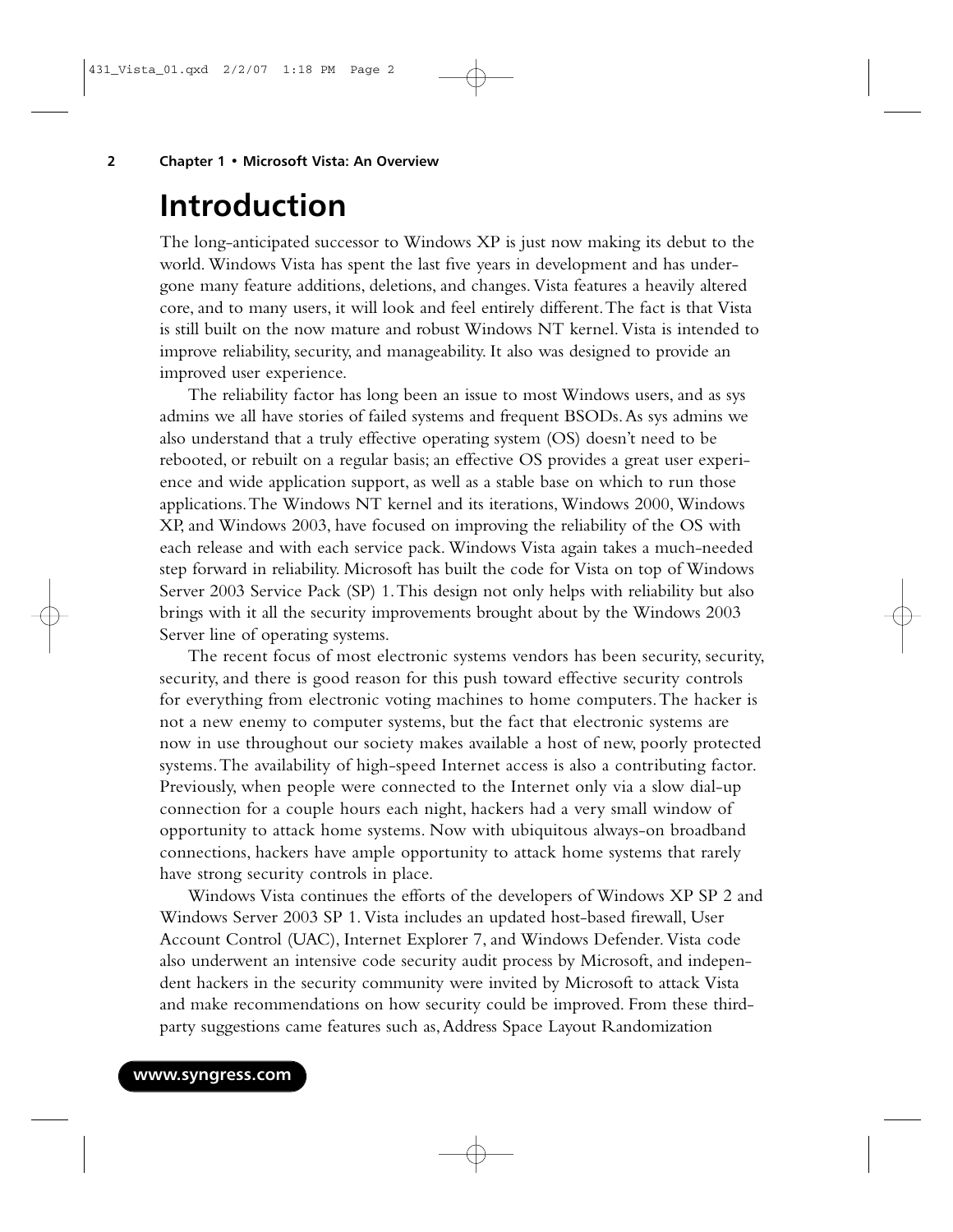(ASLR), which helps protect systems from buffer overflow attacks by randomizing the memory location where system files are loaded.This isn't a new feature to operating systems in general; it has been used in Linux and BSD for some time now, but it is new to the Windows line of operating systems.

Manageability is another important subject related to administering Windows machines.Applying application and system patches is one of the main areas of concern when it comes to managing any OS. In previous versions of Windows, most application or system updates required a reboot of the entire system. With Vista, however, Microsoft has added the Restart Manager, which is called by the installer to look at a particular application or portion of the system and determine whether the update can be applied without rebooting the entire OS.The Restart Manager also helps in the event of a required reboot by taking a snapshot of the system and applications open on the machine.After the reboot the applications and any file resources that were in use by the system are reopened and presented to the user as if the machine were never shutdown. By separating user-mode and kernel-mode code and improving the isolation between the two, the developers of Vista have also changed the responsibility of third-party vendors.

Much concern has been expressed by the community as a whole about the requirements to run Vista. If you are wondering whether your system meets the requirements,Table 1.1 lists the Microsoft's recommendations.You can also go to www.microsoft.com/windowsvista/getready/upgradeadvisor/default.mspx and the upgrade advisor will analyze your current system specs.Any new software will have a few bugs, and we did experience bugs when upgrading a current system from XP to Vista, but our fresh installation with Vista went very smoothly. We have installed Vista on several different systems and only experienced a few problems during the process.The only issue that we found was on an AMD system with an NVIDIA 7300 graphics card installed. Vista was unable to properly allocate system resources for the graphics card, resulting in a 4-bit default display.A quick search revealed that others were experiencing the same issue with Vista and this particular graphics processor. Unfortunately, no fix was currently available. Minimum supported requirements for running Vista include an 800MHz 32-bit (x86) or 64-bit (x64) processor; 512 MB of system memory; an SVGA (800 x 600) GPU; a 20 GB HDD with 15 GB of free space; and a CD-ROM optical drive.Table 1.1 lists the requirements that Microsoft recommends for new Vista installations and upgrades.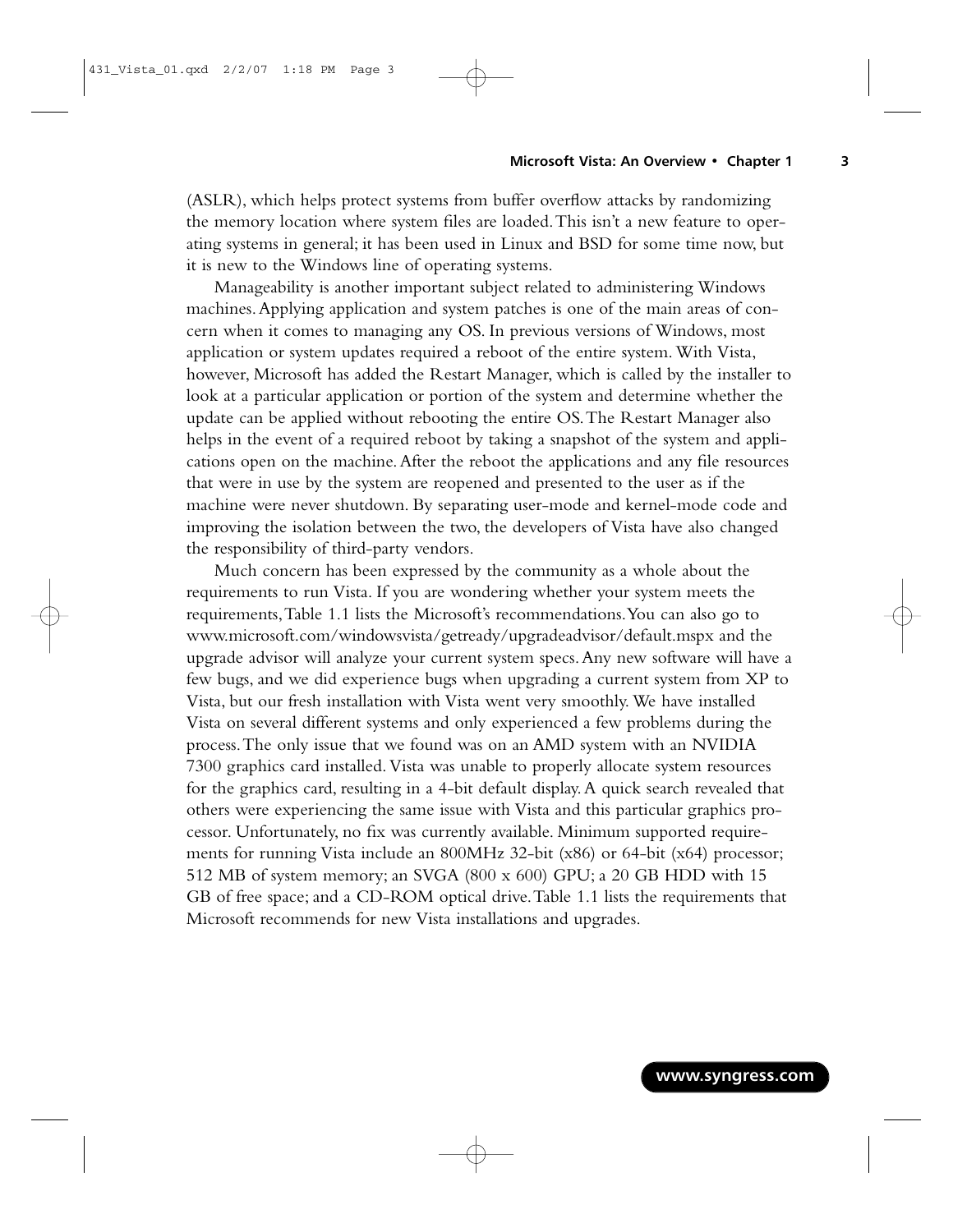|                 | <b>Windows Vista-</b><br>Capable PC | <b>Windows Vista</b><br><b>Premium Ready</b> |
|-----------------|-------------------------------------|----------------------------------------------|
| Processor       | At least 800 MHz                    | 1GHz 32-bit (x86) or 64-bit<br>(x64)         |
| System memory   | 512 MB                              | 1 GB                                         |
| <b>GPU</b>      | DirectX 9-capable                   | DirectX 9-capable                            |
| Graphics memory |                                     | 128 MB                                       |
| <b>HDD</b>      |                                     | 40 GB                                        |
| HDD free space  |                                     | > 15 GB                                      |
| Optical drive   |                                     | <b>DVD-ROM</b>                               |

**Table 1.1** Microsoft-Recommended Requirements for Running Vista

For more information, visit the Vista Tech Center site at http://technet. microsoft.com/en-us/windowsvista/aa905075.aspx.

#### **NOTE**

We were able to successfully run the 32-bit version of Vista on a machine with 10 GB of disk space and 512 MB of memory. The performance wasn't ideal, but it was still usable, and we experienced no issues with installation or operation.

Microsoft offers six different versions of Vista for consumers and business users (see Table 1.2).The Home versions will fit into the same niche that Windows XP Home edition fit into; unfortunately, they both lack some of the higher end features that power users desire. For example, the Home Basic version is intended for people who just want to surf the Web, have e-mail access, and create documents, whereas the Home Premium version includes features for users who are interested in using the system for video, music, and mobile computing.The Vista Business edition is more centered on typical business use. It lacks the media center features of the Home premium edition. Windows Ultimate edition is for power users who require all the features.The unfortunate reality of this highly diverse field of editions is that most users will end up either missing out on features they desire or simply shelling out more money for the Ultimate edition. For example, Home premium doesn't include Remote Desktop, the lowest cost edition to support remote desktop is the Business edition, which doesn't include the media center features.To have both features users will need to get the Ultimate edition.Another example is the lack of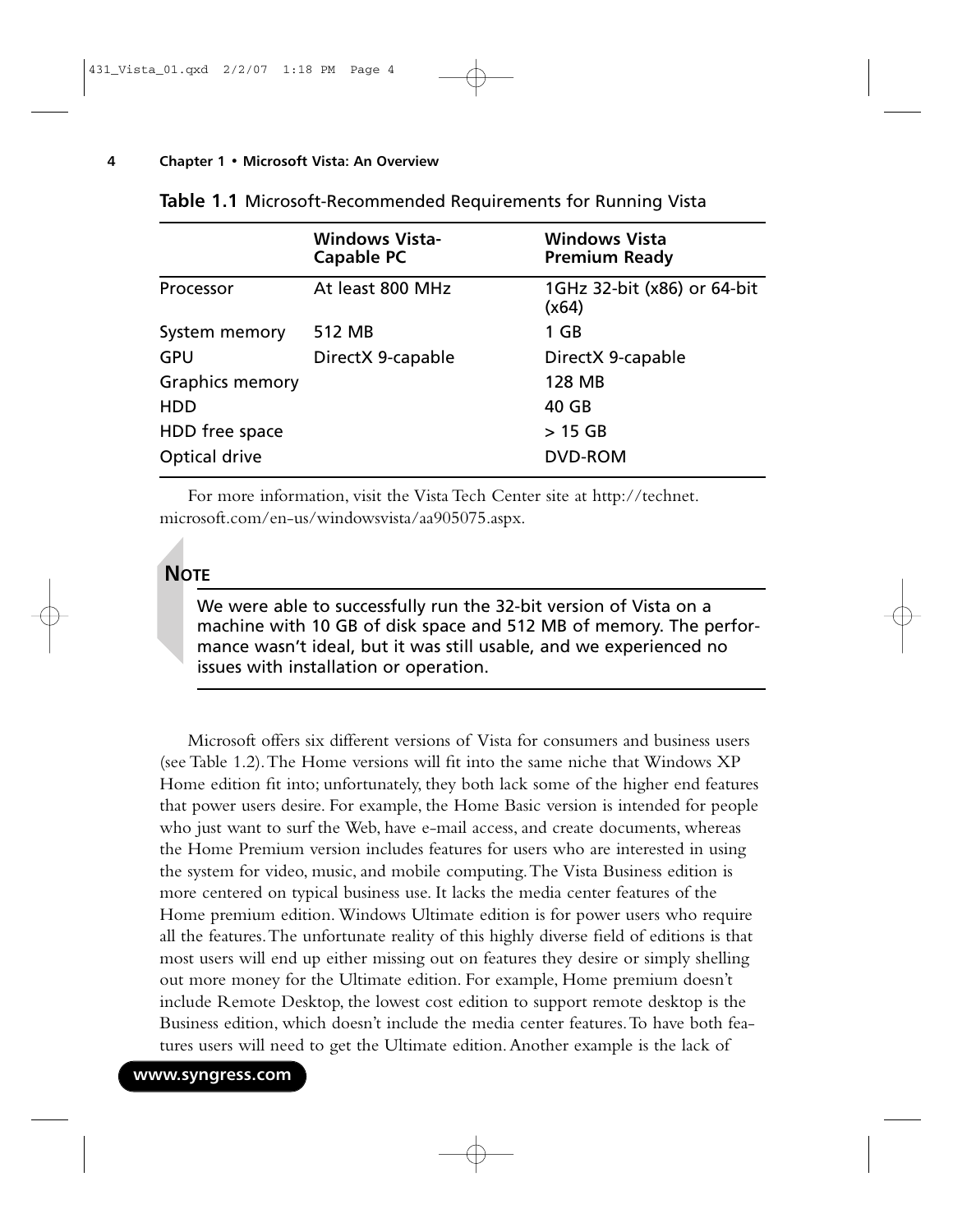BitLocker drive encryption in the Business edition, a feature that you would expect to see in the purported "business" edition of a product.

Vista also comes in an Enterprise edition, which is available to large enterprise customers through the volume licensing program.The Enterprise edition includes support for things such as BitLocker drive encryption, OS deployment features, and advanced application compatibility. It also includes the right to run four virtual operating system sessions without the need to purchase more licenses from Microsoft. Table 1.3 lists the retail and upgrade prices of the different versions of Vista.

| <b>Features</b>                                                                         | <b>Vista</b><br>Home<br><b>Basic</b> | <b>Vista</b><br>Home<br>Premium | Vista<br><b>Business</b> | <b>Vista</b><br><b>Ultimate</b> |
|-----------------------------------------------------------------------------------------|--------------------------------------|---------------------------------|--------------------------|---------------------------------|
| <b>Windows Defender</b><br>and Windows Firewall                                         | X                                    | X                               | X                        | X                               |
| Instant Search and<br><b>Windows Internet</b><br>Explorer 7                             | X                                    | X                               | X                        | X                               |
| <b>Elegant Windows Aero</b><br>desktop experience<br>with Windows Flip<br>3D navigation |                                      | X                               | X                        | X                               |
| <b>Windows Mobility</b><br><b>Center and Tablet</b><br>PC support                       |                                      | X                               | X                        | X                               |
| <b>Windows Meeting</b><br>Space                                                         |                                      | X                               | X                        | X                               |
| <b>Windows Media</b><br>Center                                                          |                                      | X                               |                          | X                               |
| <b>Windows Media</b><br>Center output on TVs,<br>Xbox 360, and<br>other devices         |                                      | X                               |                          | X                               |
| <b>Advanced business</b><br>backup features                                             |                                      |                                 | X                        | X                               |
| <b>Business networking</b><br>and Remote Desktop                                        |                                      |                                 | X                        | X                               |
| <b>Windows BitLocker</b><br><b>Drive Encryption</b>                                     |                                      |                                 |                          | X                               |

#### **Table 1.2** Vista Features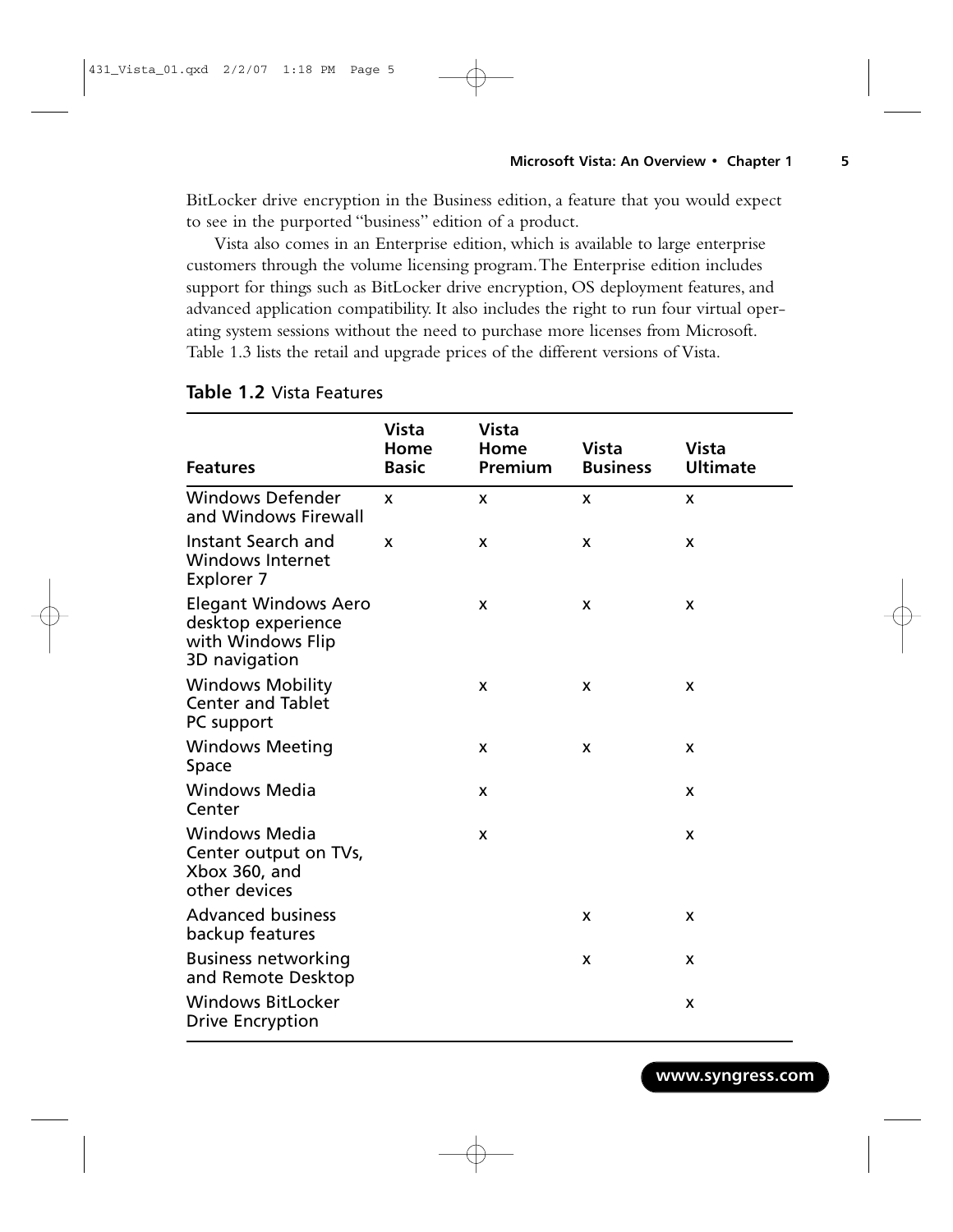#### **TIP**

Choosing an edition for your personal needs will be somewhat difficult, but using the information in Table 1.2 and in the comparison chart located at

www.microsoft.com/windows/products/windowsvista/editions/choose. mspx will help you in the process. If you are a home user who needs only basic Web, e-mail capability, then the Home basic edition is probably right for you. On the other hand, if you are an amateur film guru you will probably want the Home Premium or Ultimate editions.

| <b>Vista</b><br><b>Edition</b> | x64 Version | Licensing<br><b>Available</b>                           | <b>Retail Price</b> | <b>Upgrade Price</b> |
|--------------------------------|-------------|---------------------------------------------------------|---------------------|----------------------|
| Vista Starter                  | No.         | Select<br>countries<br>only, with<br>new PC<br>purchase | N/A                 | N/A                  |
| Vista Home<br><b>Basic</b>     | Yes         | Retail                                                  | \$199               | \$99.95              |
| Vista Home<br>Premium          | Yes         | Retail                                                  | \$239               | \$159                |
| Vista Business Yes             |             | Retail                                                  | \$299               | \$199                |
| Vista<br>Enterprise            | Yes         | Volume<br>license only                                  | N/A                 | N/A                  |
| Vista Ultimate Yes             |             | Retail                                                  | \$399               | \$259                |

#### **Table 1.3** Vista Pricing

Whether to upgrade is a big question that everyone will be asking this year.To answer that question, first you need to make sure your computer has the recommended hardware to run Vista; if it doesn't, you will need to upgrade or purchase a new computer. If your computer runs fine on its current OS, you could find it difficult to justify switching to Vista. It may be a good idea to wait and see how Vista fares in the community before considering an upgrade.

Microsoft is shipping 32- and 64-bit versions of Vista, and consequently, there are a few things to remember. In the long term, the 64-bit version of Vista will help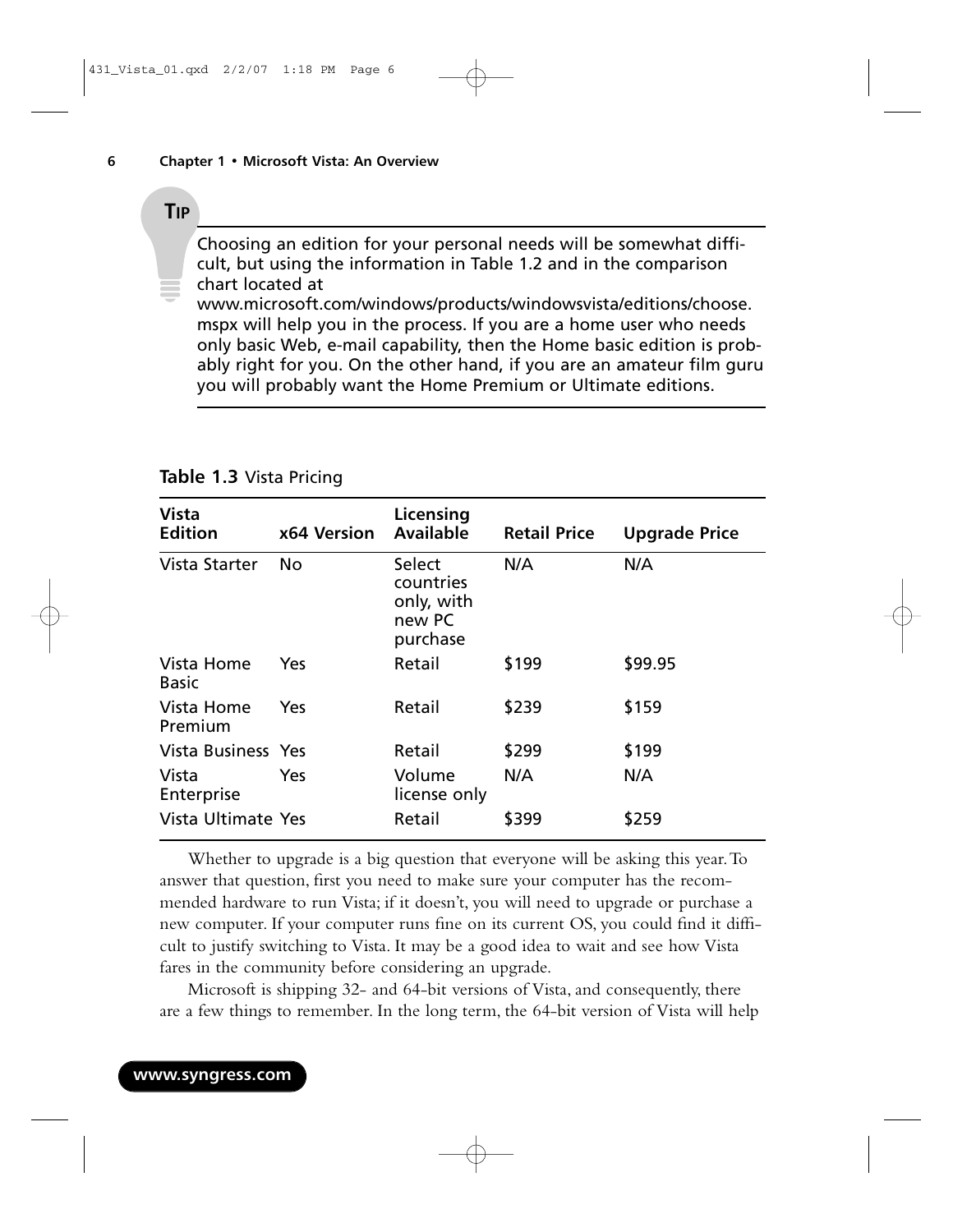**www.syngress.com**

move companies and vendors to the next generation of computer hardware. But if you move to a 64-bit version now, you need to be sure all the applications and hardware you need to run have 64-bit support.There also is no support in the 64-bit version for 16-bit DOS and Windows applications.

# **The User Interface**

The new user interface, Vista Aero, is much different from the current XP interface. The new interface implements the functionality of currently available 3D graphics accelerators, thereby enabling Vista to provide the following features:

- Translucent window frames
- Live previews of documents
- Live previews of windows
- Scalable icons

Figure 1.1 displays the main logon window that appears when Vista starts. Users of current Linux distributions will find this interface familiar. From this screen you can enter your password and press **Enter** or click the right-facing **Arrow** button to log on.This screen also enables you to *shut down, restart,* or put the computer to *sleep* by using the red button at the bottom of the screen.

#### **Figure 1.1** Main Logon Screen

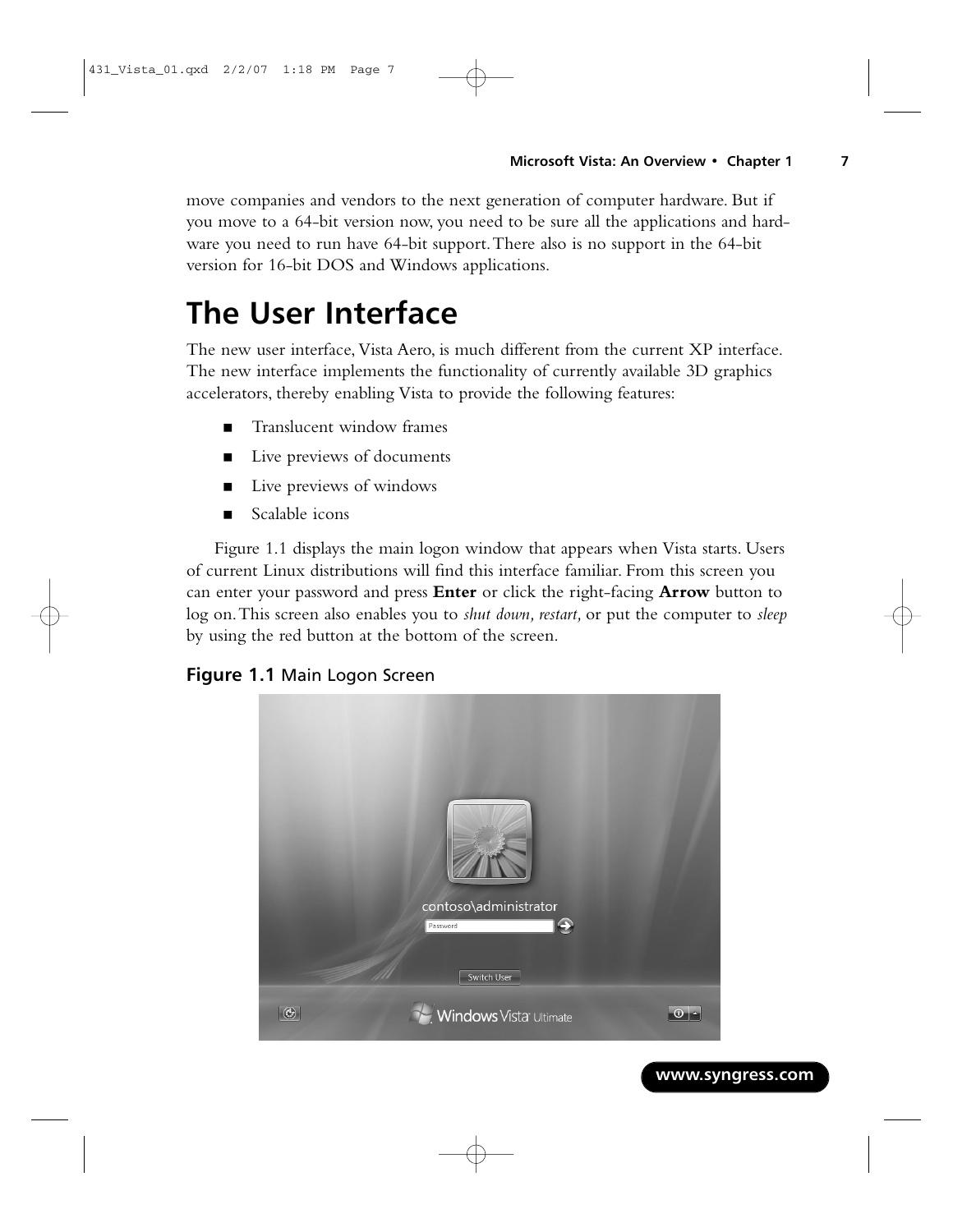One of the main issues with Vista is the new logon process. Many users and sys admins are not happy with having to relearn or reeducate users on how to log in. Another problem with the logon screen, when the system is a member of a domain, is the extra button presses required to login as a different user. In previous versions of Windows logging in as a different user was as simple as typing in that user name, entering the password, and pressing enter. Now the user must click the **Switch User** button and choose **Other User,** at which point the user will be allowed to enter a new username (Figure 1.2).

The next area of concern is related to the new log-on process.To log in to the local machine instead of the domain, users have to enter their usernames in the machine\username format. Many sys admins have expressed concern over having to remember and correctly type the machine name of each computer under their control.

#### **TIP**

Yes a shortcut does exist for the aforementioned problem. To log in as a user on the local machine, simply type **.\** and the **username**. The dot is simply a shortcut specifying the local machine. See Figure 1.2 for an example of this step.

The button at the bottom left of the screen takes you to the Ease of Access Center, where you can select various options to make your computer easier to use (see Figure 1.3).These options include the familiar, sticky keys, filter keys, and highcontrast settings.Another option is the Narrator, which will read screen text, user input, and system messages allowed.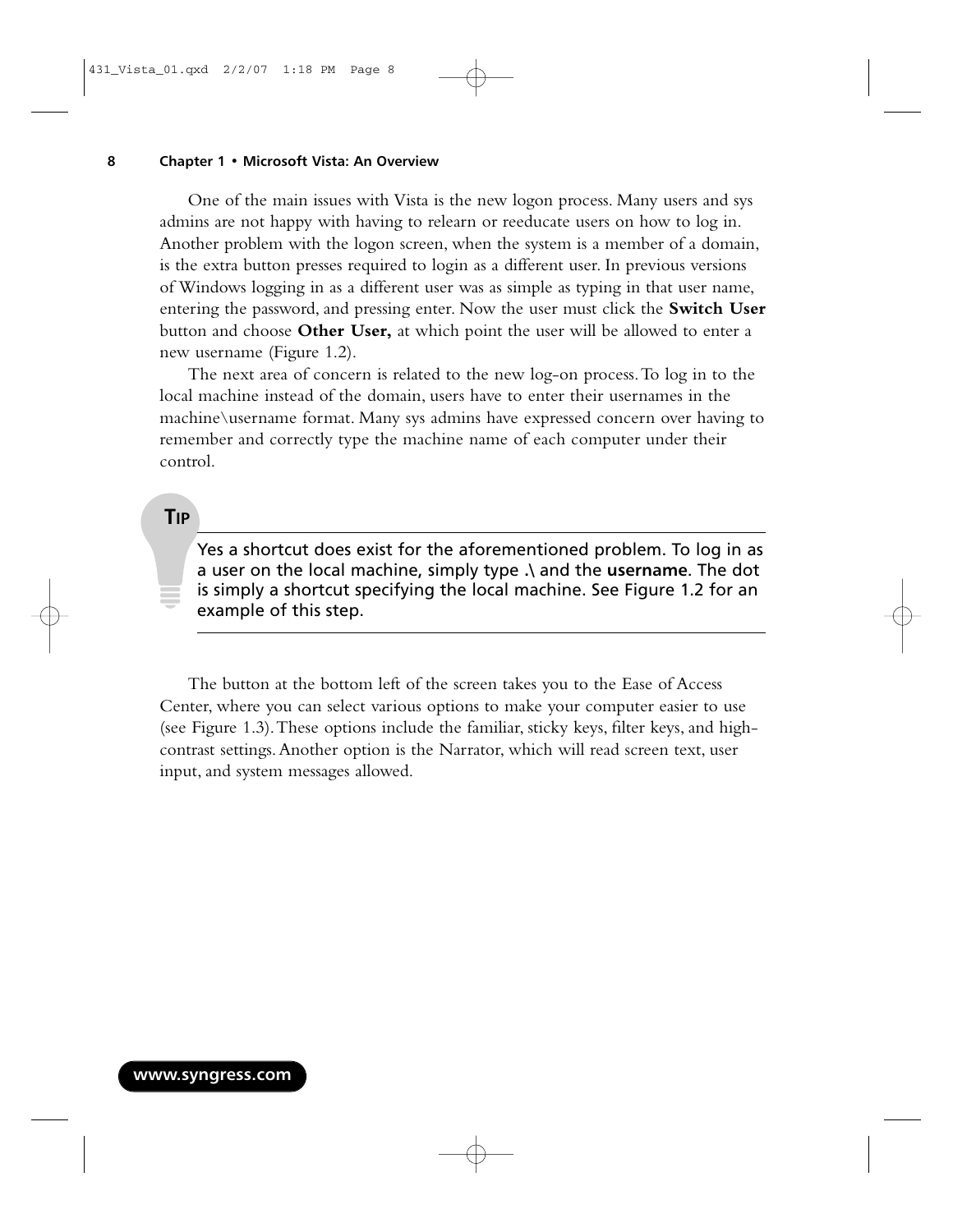

**Figure 1.2** Log On under Different User by Using the Dot-Slash Trick

**Figure 1.3** Ease of Access Center

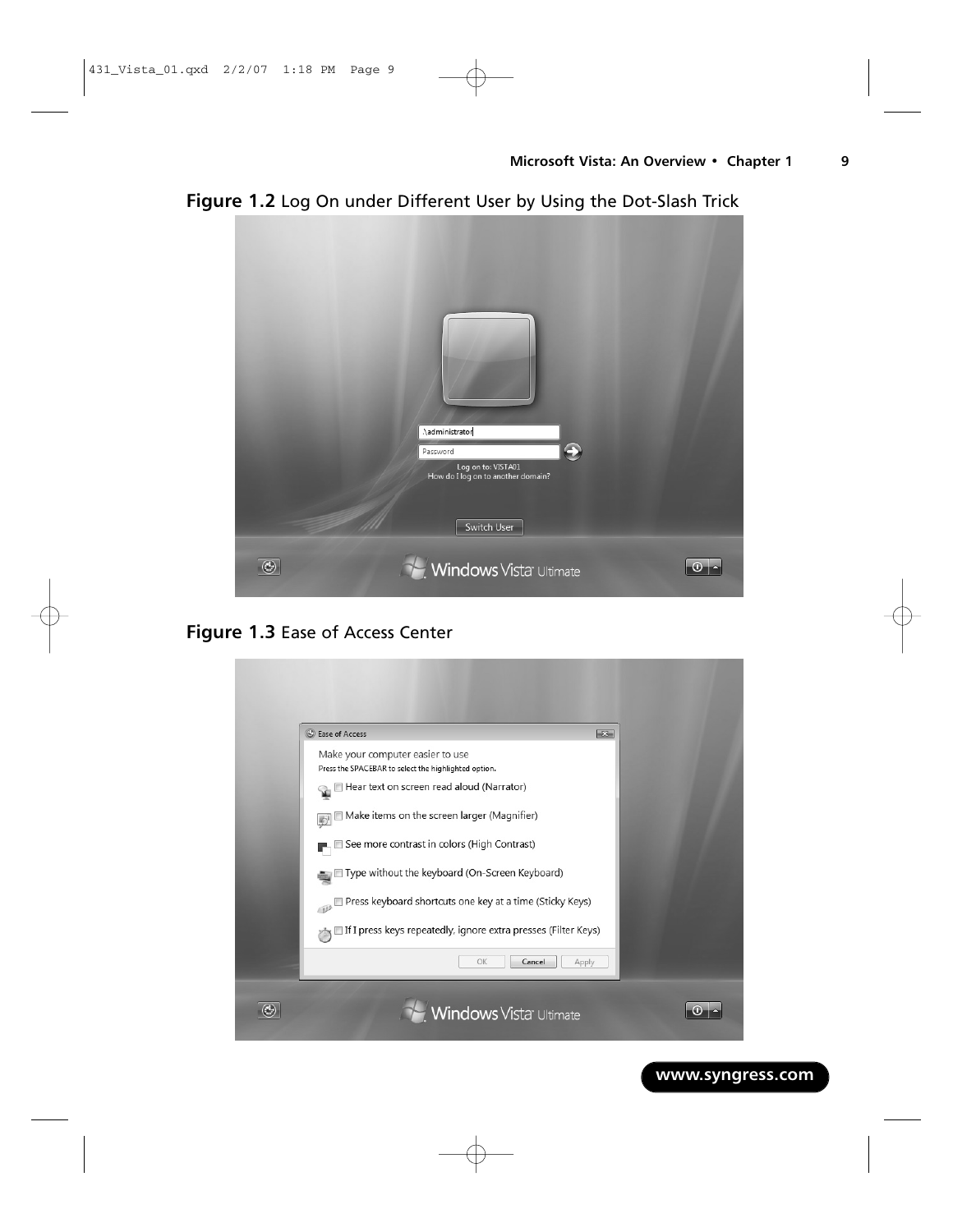### The Welcome Center

After you have successfully logged in, you are taken to the Welcome Center, shown in Figure 1.4.The Welcome Center is new with Vista, and it provides a quick view of the computer's hardware, as well as quick access to many of the initial functions most users will want to perform after installing a new system.At the bottom of the Welcome Screen, you can deselect the option to have the Welcome Center start at startup.

### **Figure 1.4** The Welcome Center



With this new interface, Microsoft has been able to put useful information into places where users can find it quickly and easily. Everyone knows that sometimes it can be frustrating trying to find the information you are looking for in Windows XP. But it appears that Microsoft listened to its customers when deciding how to build Vista.This also aids in the migration to Vista, since a lot of the standard functions users are used to performing a certain way have changed significantly with Vista. For example, setting up a network connection is wildly different from any previous version of Windows, and Microsoft hopes to make it easier to perform using the Welcome Center.A useful function is the Files and Settings transfer wizard.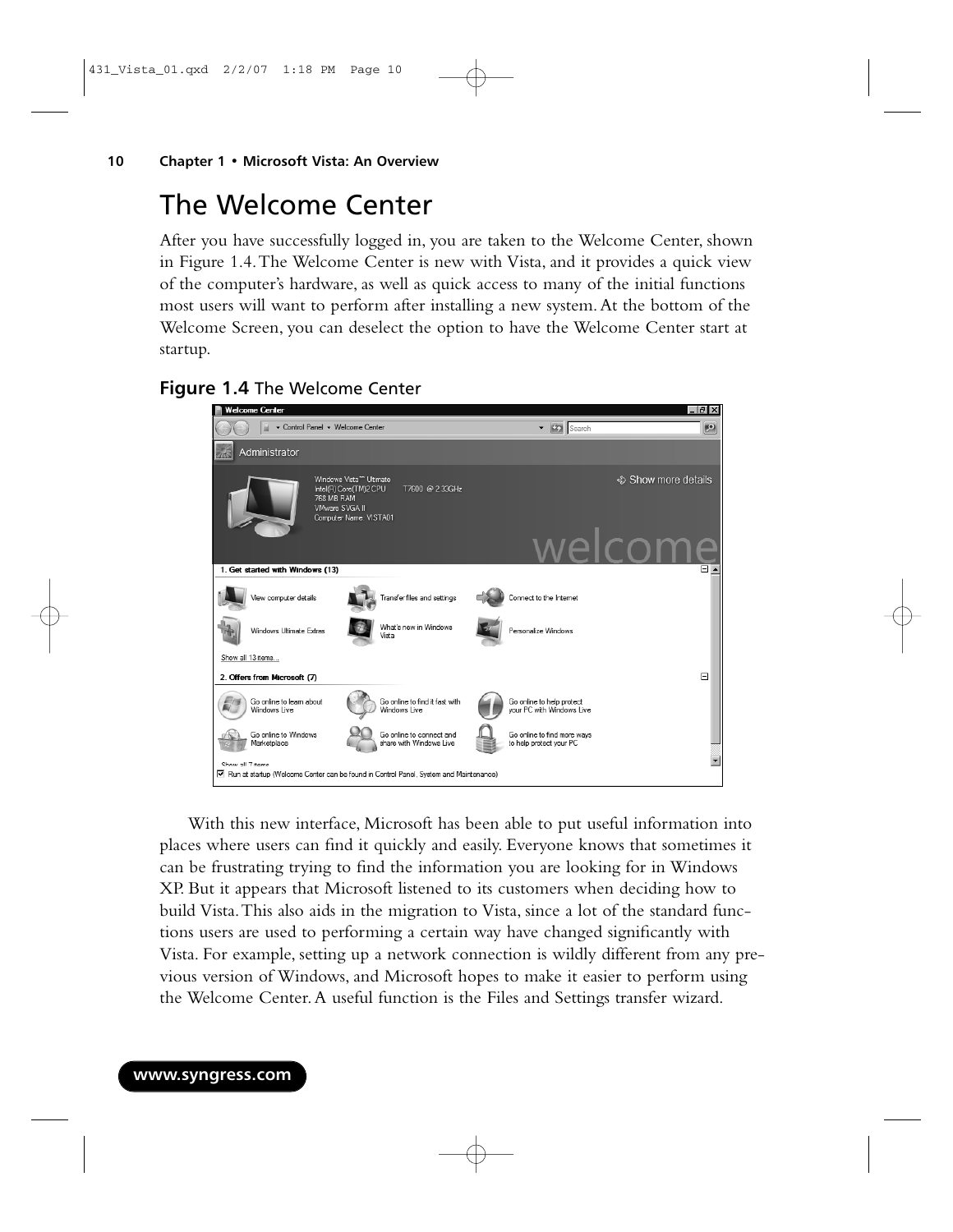Other new functions are available for changing display settings and viewing the hardware installed on the system.

Figure 1.5 shows the basic information concerning our computer. We were able to access this information quickly and easily by clicking on the **Show more details** arrow in the top right of the Welcome Center.The information in Figure 1.5 represents what most users need to know concerning their hardware and software.This information is the same data that one would access in Windows XP by going to **System** in the Control Panel or by right clicking on **My Computer | Properties**. From the System Information window we can change our workgroup\domain membership, computer name, and even our product key. We can also access the remote desktop settings, device manager, system restore, and other advanced system settings.

### **Figure 1.5** System Information

| System                      |                                                              |                                             | - 10   x                                |
|-----------------------------|--------------------------------------------------------------|---------------------------------------------|-----------------------------------------|
| Control Panel - System<br>м |                                                              | $\left  \frac{1}{2} \right $ Search         | $\mathbf{Q}$                            |
| Tasks                       | Windows edition                                              |                                             | $\overline{\phantom{a}}$                |
| Device Manager              | Windows Vista <sup>**</sup> Ultimate                         |                                             |                                         |
|                             | Copyright @ 2006 Microsoft Corporation. All rights reserved. |                                             |                                         |
| Remote settings             |                                                              |                                             |                                         |
| System protection           |                                                              |                                             |                                         |
| Advanced system settings    |                                                              |                                             |                                         |
|                             | System                                                       |                                             |                                         |
|                             | Rating:                                                      | [[1] (1) Windows Experience Index : Unrated |                                         |
|                             | Processor:                                                   | Intel(R) Core(TM)2 CPU                      | T7600 @ 2.33GHz 2.33 GHz (2 processors) |
|                             | Memory (RAM):                                                | 767 MB                                      |                                         |
|                             | System type:                                                 | 32-bit Operating System                     |                                         |
|                             | Computer name, domain, and workgroup settings                |                                             |                                         |
|                             | Computer name:                                               | vista01                                     | Change settings                         |
|                             | Full computer name:                                          | vista01.contoso.org                         |                                         |
|                             | Computer description:                                        |                                             |                                         |
|                             | Domain:                                                      | contoso.org                                 |                                         |
| See also                    | Windows activation                                           |                                             |                                         |
| Windows Update              | Windows is activated                                         |                                             |                                         |
| Security Center             | Product ID: 89580-378-5384915-71437                          | Change product key                          | Microsoft                               |
| Performance                 |                                                              |                                             | software<br>Leam more online            |

# The Start Menu

The Start Menu has undergone another redesign in an effort to provide a better user experience, and we personally think Microsoft hit the target with this change.The menu still utilizes a familiar architecture, but instead of the dropdown menu that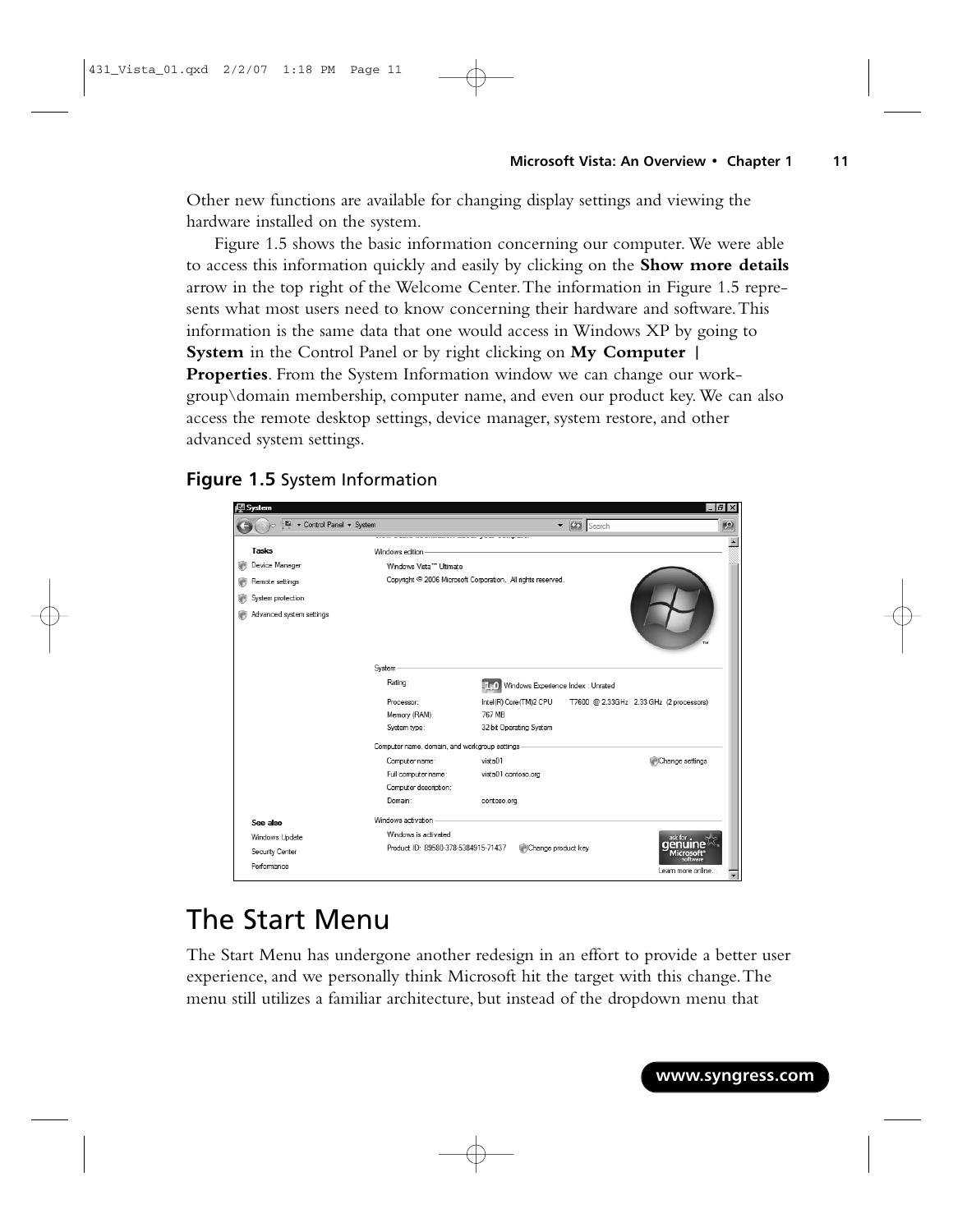#### **12 Chapter 1 • Microsoft Vista: An Overview**

would often span the entire width of a user's screen, Vista utilizes a folder-based submenu structure.

Clicking **Start | All Programs** shows you the familiar list of programs available in the current start menu but without drawing extra dropdown menus across the user's screen (see Figure 1.6). From this list you can select an available program to run or you can click on a subfolder such as **Accessories**, which brings up the list of programs available under the Accessories folder. Moving the start menu away from submenus and toward a simple and familiar folder-based layout makes it much easier for new users to grasp, but this new feature might cause a bit of confusion for existing users who will need to relearn the structure once again.

#### **Figure 1.6** The Start Menu



**TIP**

Remember that after you click on a folder within the Start menu, you can just click the **Back** button at the bottom of the screen to move back one level.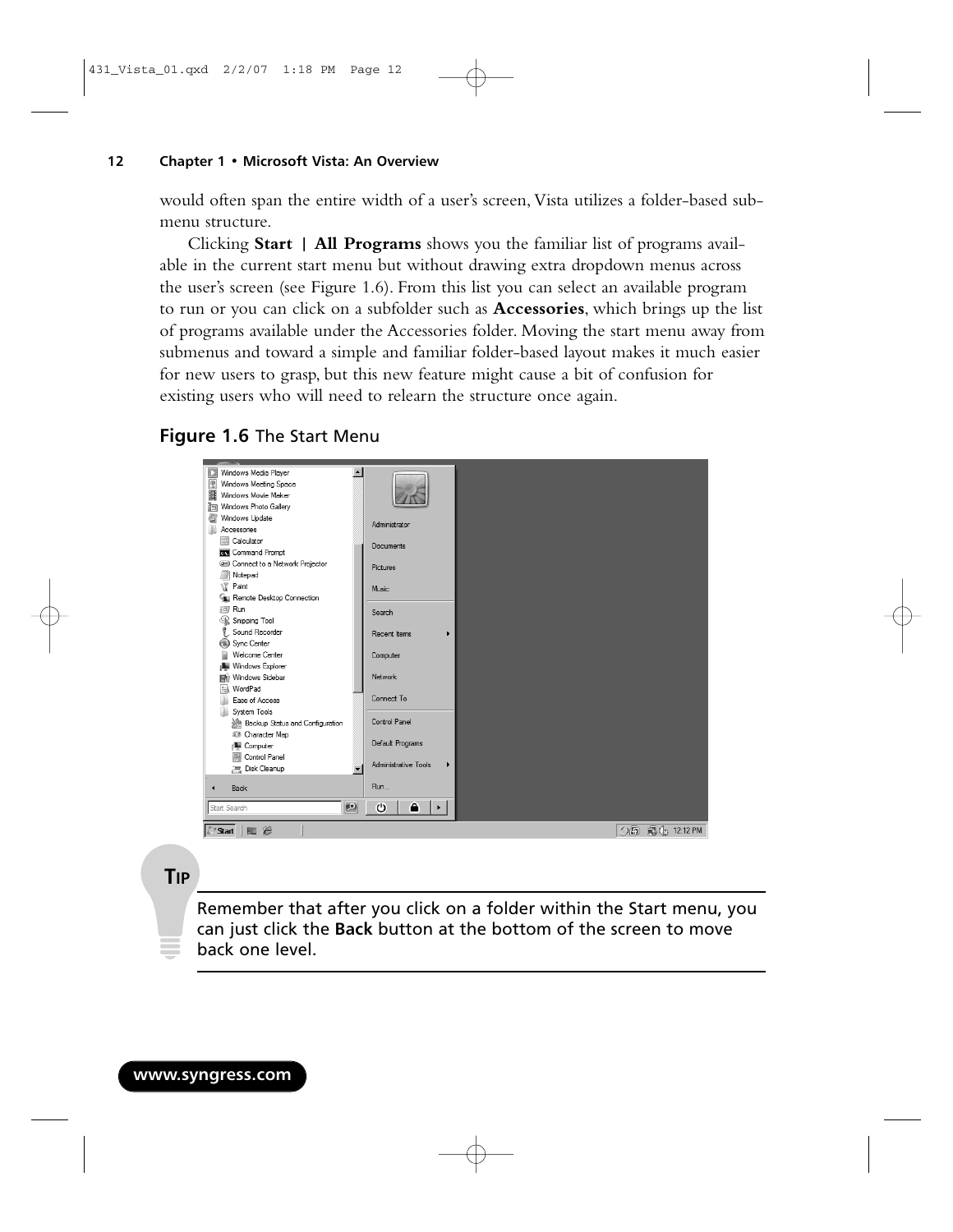### User Accounts

Selecting the user icon at the top right of the Start menu (refer to Figure 1.6) will take you to the User Accounts screen (see Figure 1.7).This screen provides the user with quick access to account management in Vista without having to go into the Control Panel. From this screen the user can add or delete users, change passwords, change user pictures, and manage account permissions. UAC can also be enabled or disabled from this screen.

### **Figure 1.7** User Accounts Screen

| <b>User Accounts</b>                          |                                                                          |          | 15 I X |
|-----------------------------------------------|--------------------------------------------------------------------------|----------|--------|
| ▼ Control Panel ▼ User Accounts               |                                                                          | Search   |        |
| Tasks                                         | Make changes to your user account                                        |          |        |
| Manage your network passwords                 |                                                                          |          |        |
| Manage your file encryption                   | Change your picture                                                      |          |        |
| certificates                                  | Tum User Account Control on or off                                       | sysadmin |        |
| Configure advanced user profile<br>properties | Manage User Accounts                                                     |          |        |
| Change my environment variables               |                                                                          |          |        |
|                                               | To change your password, press Ctrl+Alt+Del and select Change a Password |          |        |
|                                               |                                                                          |          |        |

This screen will differ depending on whether your system is a member of a domain or in a simple workgroup. Figure 1.7 shows the User Account screen when the system is a joined to a domain.To change a password the user will need to press **Ctrl+Alt+Del** and select **Change a Password**.To change advanced user settings, click **Manage User Accounts**, which will launch the User Accounts property page (Figure 1.8). From this page we can add and remove local users, change group membership, reset passwords, turn the "press ctrl+atl+del to logon" feature on or off, and launch the Local User Management Console.

The Local User Management Console is the familiar user management interface that most sys admins will want to use to control local accounts (Figure 1.9). From this interface you can quickly alter user settings, create new users, reset passwords, change group membership, and create new groups.This console is a Microsoft Management Console (MMC) 3.0 snap-in. MMC 3.0 is available for download for Windows XP or Windows Server 2003. It also is included in Windows Server 2003 R2, Windows Vista, and Windows Server Longhorn by default.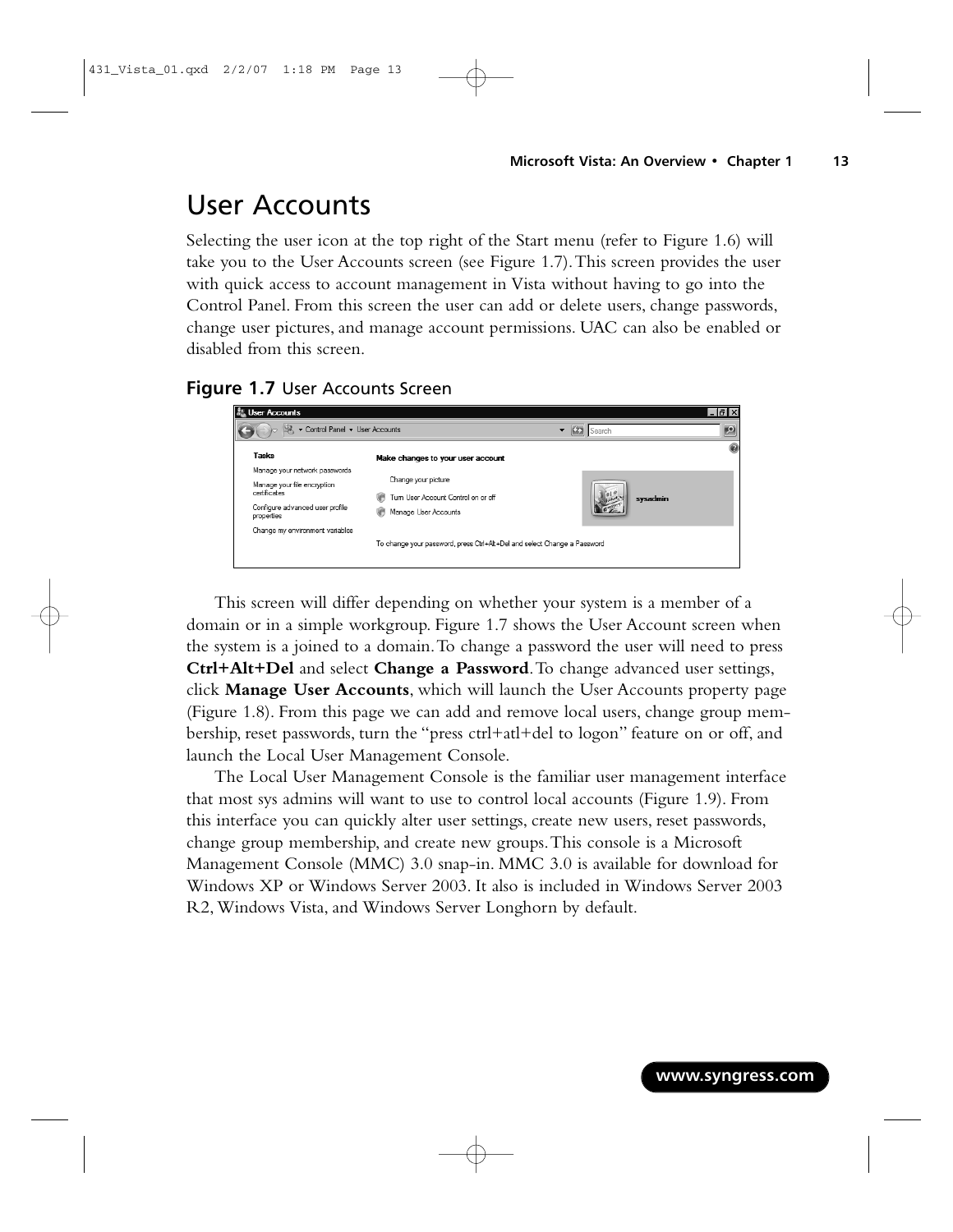**Figure 1.8** User Accounts Property Page

| <b>St. User Accounts</b> |                                                                                                                            |          | $ B$ $\times$ |
|--------------------------|----------------------------------------------------------------------------------------------------------------------------|----------|---------------|
|                          | Control Panel - User Accounts<br>$\overline{\phantom{a}}$                                                                  | Search   | $\mathbf{P}$  |
|                          |                                                                                                                            |          |               |
|                          | <b>Tasks User Accounts</b><br>$\boldsymbol{\mathsf{x}}$                                                                    |          |               |
| Manage                   | Users Advanced                                                                                                             |          |               |
| Manage<br>certifical     | Passwords <sup>®</sup>                                                                                                     | sysadmin |               |
| Configur<br>propertie    | You can manage the passwords you have stored on this computer                                                              |          |               |
| Change                   |                                                                                                                            |          |               |
|                          | Manage Passwords                                                                                                           | Password |               |
|                          |                                                                                                                            |          |               |
|                          | Advanced user management                                                                                                   |          |               |
|                          | Local Users and Groups can be used to perform advanced user<br>management tasks.                                           |          |               |
|                          | Advanced                                                                                                                   |          |               |
|                          |                                                                                                                            |          |               |
|                          | Secure logon                                                                                                               |          |               |
|                          | For added security, you can require users to press Ctrl+Alt+Delete                                                         |          |               |
|                          | before logging on. This quarantees that the authentic Windows<br>logon prompt appears, protecting the system from programs |          |               |
|                          | that mimic a logon to retrieve password information.                                                                       |          |               |
|                          |                                                                                                                            |          |               |
|                          | $\nabla$ Require users to press Ctrl+Alt+Delete                                                                            |          |               |
|                          |                                                                                                                            |          |               |
|                          | Cancel<br><b>OK</b><br>Apply                                                                                               |          |               |
|                          |                                                                                                                            |          |               |
|                          |                                                                                                                            |          |               |

#### **Figure 1.9** Local User Management Console

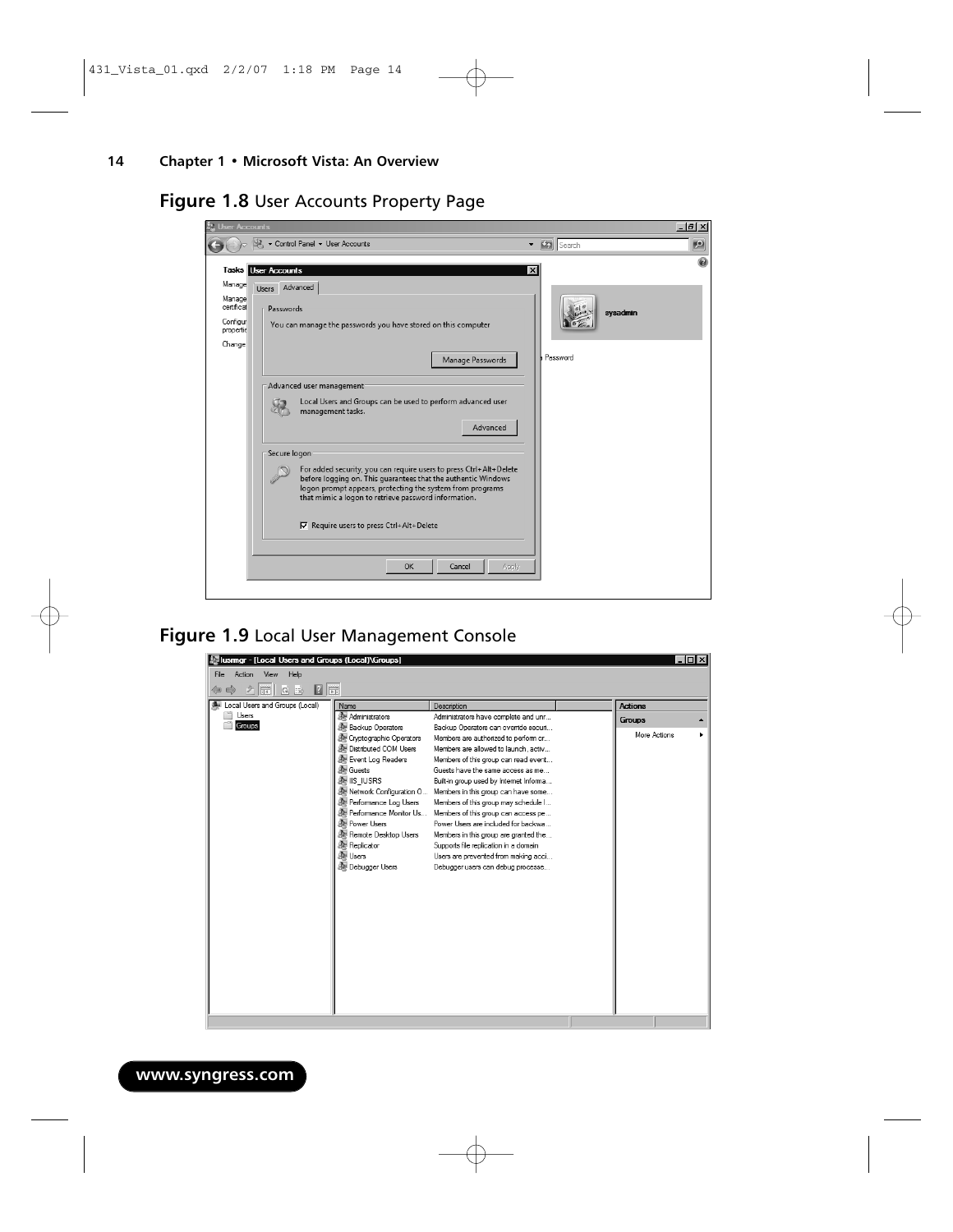# **Internet Explorer 7**

Microsoft recently released another long-awaited software package, Internet Explorer (IE) 7. IE 7 is available through Windows Update for Windows XP, and Windows Server 2003 and Windows Vista will ship with the new version of Internet Explorer. Microsoft has improved Internet Explorer with new features and options in this latest version.

Internet Explorer 6 was plagued by security issues, and sys admins have been just as focused on the security of IE 7 as they have been on Vista's security. Some of the security features included in IE 7 are an improved pop-up blocker and the antiphishing filter.There have also been changes in the way IE asks users for input when a suspect digital certificate is encountered or an ActiveX control needs to be installed.These changes all aim to increase the overall security of IE 7 as well as the systems running the browser.

### Internet Explorer 7 Features

Internet Explorer 7 also aims to improve the user's experience. Microsoft has been pushing for a change in its basic user interface by eliminating the standard menu system present at the top of program windows.The familiar menus (File, Edit, View, etc.) have been cast aside for context- and task-oriented systems.The first program to make these changes was Windows Media Player 10, but IE 7 and Office 2007 have quickly followed suit.The change is quite a departure from the way users are used to navigating and interacting with programs in Windows, and it will be interesting to see if the community can adapt.

Internet Explorer 7 also introduces tabbed browsing, a feature that will be familiar to users of Firefox and Opera.Tabbed browsing consolidates newly opened pages into a single main window.

### **TIP**

To turn the menu bar on for quick access to the File, Edit, View, Favorites, Tools, and Help menu, simply press the **Alt** key. Press the **Alt** key again to hide the bar. If you wish to turn the menu bar on by default simply click **Tools** and select **Menu Bar**. See Figure 1.10.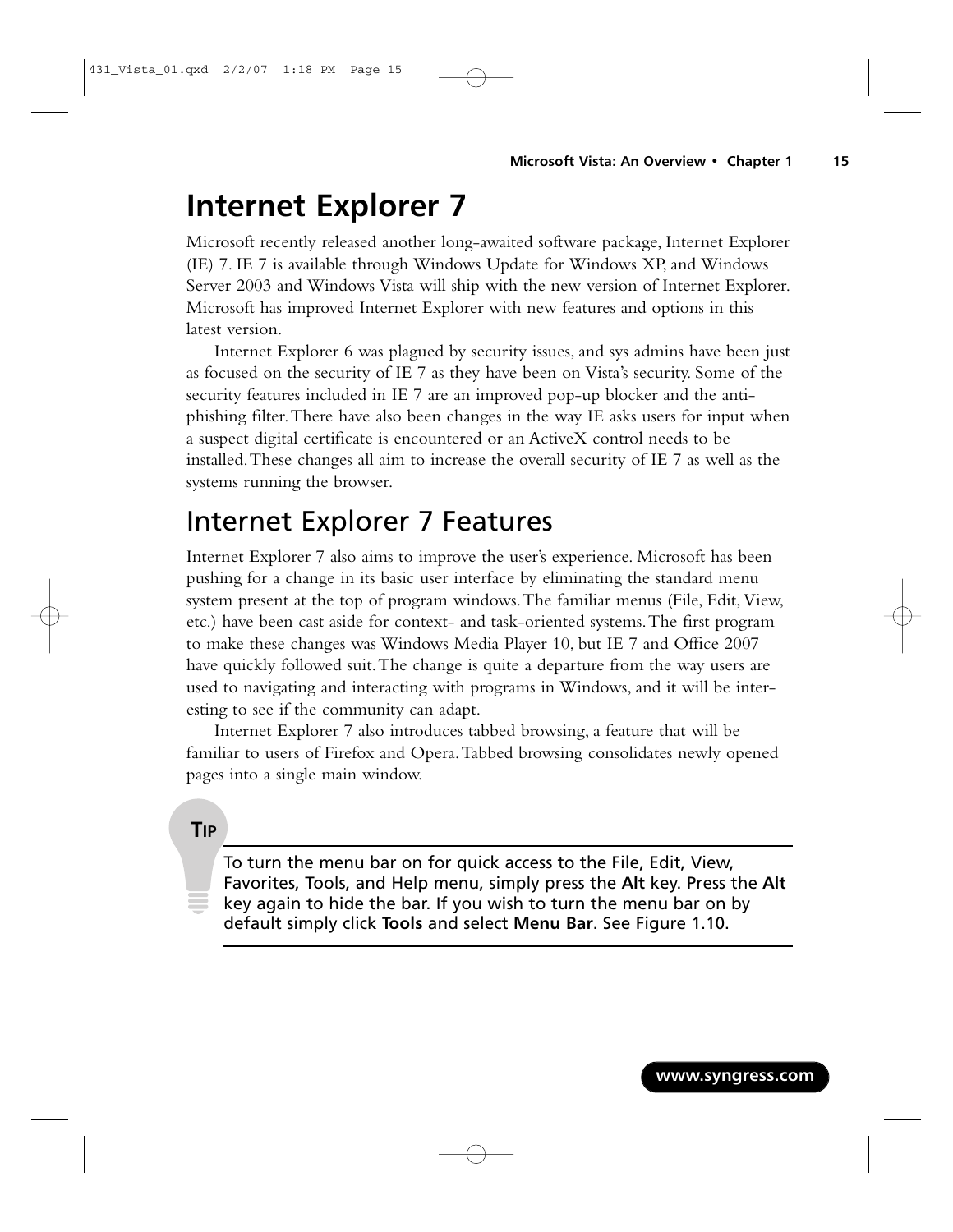### **Figure 1.10** Internet Explorer 7



### RSS Feeds

RSS feeds allow Web sites and users to subscribe to content on the Web that is of interest to them. Many news sites and blogs offer this feature so that users can receive updated stories and content as soon as it is posted to the feed.This technology is also employed by many news aggregators that offer quick views of the top stories from many different news sites. Internet Explorer 7 provides new features to support RSS feeds from your favorite sites.The RSS Feed feature in IE 7 is simply just an addition to the Favorites bookmark feature in IE. Feeds are separated from your standard bookmarks, and as the content in the feed is updated, the link to that feed is also updated. In Figure 1.11 we have navigated to www.digg.com, a popular news site that aggregates news stories from many different sources on its main page. As you can see the RSS Feed icon, the icon sandwiched between the Home Page and Printer icons, is no longer grayed out as in Figure 1.10.This means there is an RSS feed, or multiple RSS feeds, available on this page.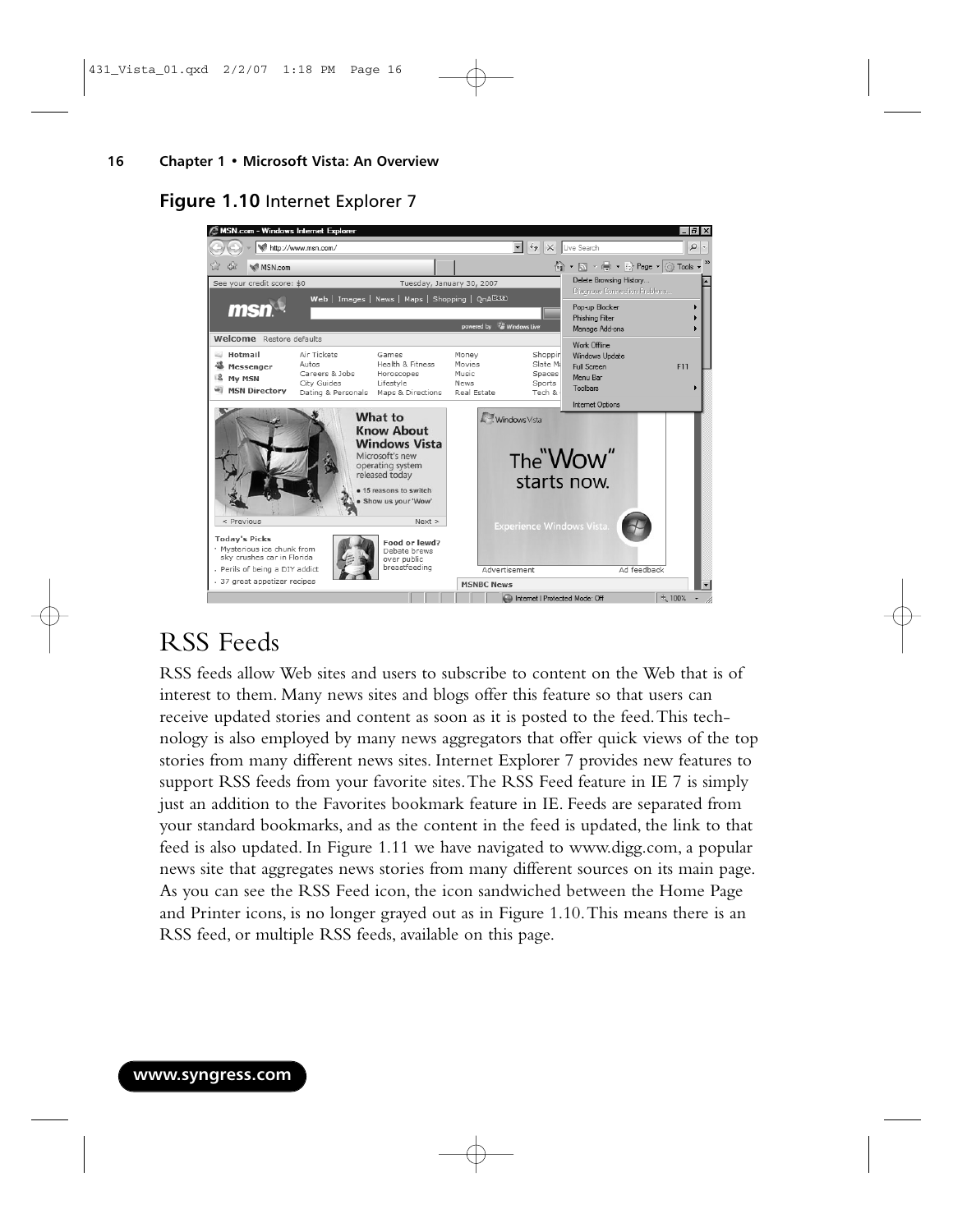

### **Figure 1.11** RSS Feed Icon

Clicking the **RSS Feed** icon will take you directly to the RSS feed Web page (Figure 1.12). If you aren't subscribed to this feed, you can select **Subscribe to this Feed,** which will bring up the *Subscribe to this Feed* dialog box (Figure 1.13).

From the *Subscribe to this Feed* dialog box, you can assign a descriptive name to the feed and choose where to file the feed under the Feeds section of your Favorites Center*.* To subscribe to this feed click **Subscribe**, and the feed will be added to your Favorites Center*.* After you subscribe to feeds, IE 7 will monitor these feeds for changes and provide notification of updated content by showing the feed in bold text in the Favorites Center (Figure 1.14).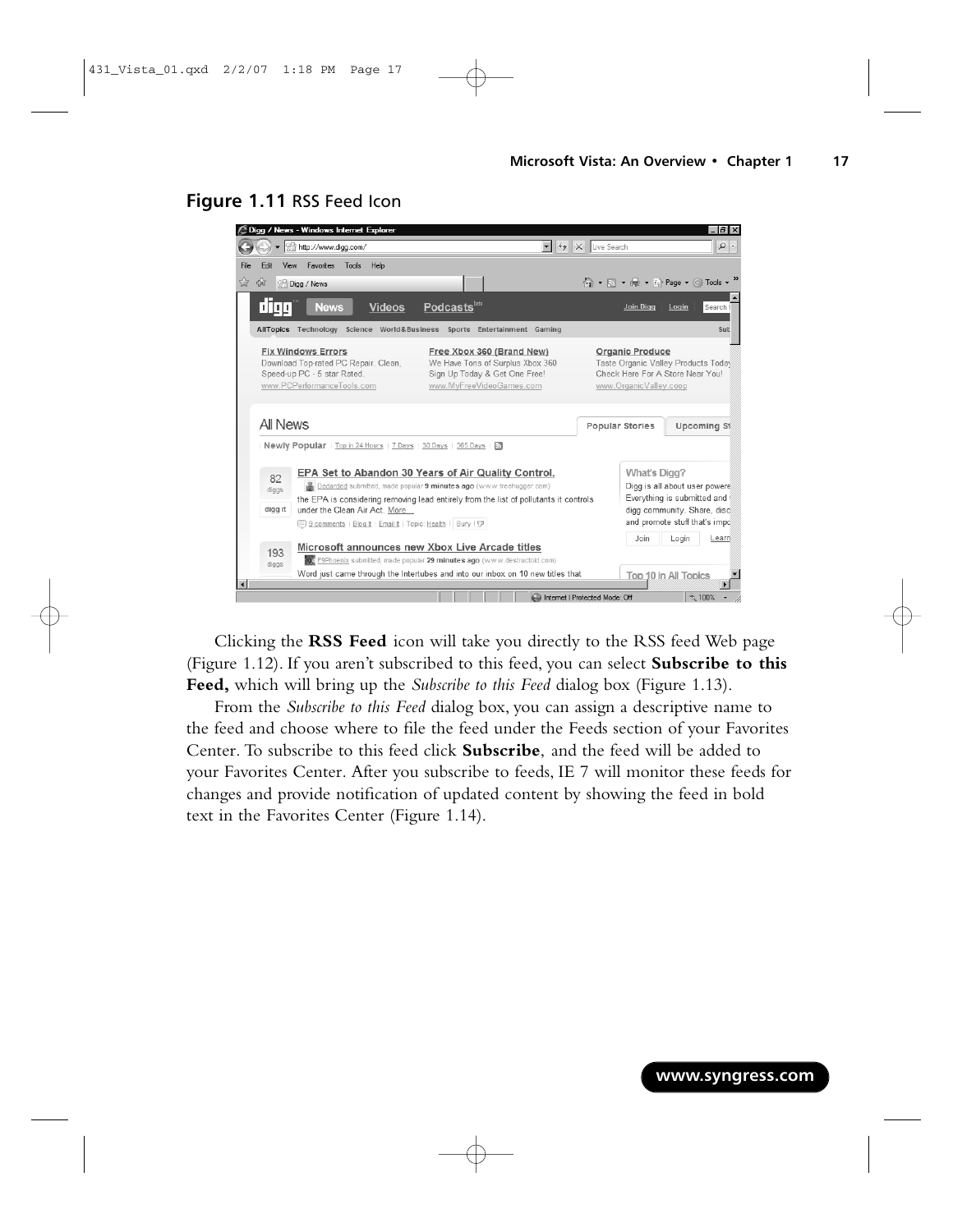**Figure 1.12** RSS Feed from a Web Page

|                         | http://www.digg.com/rss/index.xml                                                                                                                                                                                                                                                                                        | $\blacktriangleright$ $\blacklozenge$ $\blacklozenge$ $\blacktriangleright$ $\blacktriangleright$ $\blacktriangleright$ Live Search | $\rho$ . |
|-------------------------|--------------------------------------------------------------------------------------------------------------------------------------------------------------------------------------------------------------------------------------------------------------------------------------------------------------------------|-------------------------------------------------------------------------------------------------------------------------------------|----------|
| Fdit<br>File<br>☆<br>45 | Favorites Tools Help<br><b>View</b><br>$\mathbb{R}$ digg<br>digg<br>You are viewing a feed that contains frequently updated content. When you                                                                                                                                                                            | <b>个 → 同 → 曲 → n</b> Page → ① Tools →<br><b>Displaying</b>                                                                          | 40/40    |
|                         | subscribe to a feed, it is added to the Common Feed List. Updated information<br>from the feed is automatically downloaded to your computer and can be viewed<br>in Internet Explorer and other programs. Learn more about feeds.<br>दक्षि Subscribe to this feed<br>EPA Set to Abandon 30 Years of Air Quality Control. | $0 \Delta$<br>Sort by:<br>$\nabla$ Date<br>Title                                                                                    | ΔO       |
|                         | Tuesday, January 30, 2007, 4:10:11 PM →                                                                                                                                                                                                                                                                                  |                                                                                                                                     |          |
|                         | the EPA is considering removing lead entirely from the list of pollutants it controls<br>under the Clean Air Act.                                                                                                                                                                                                        |                                                                                                                                     |          |
|                         | Microsoft announces new Xbox Live Arcade titles                                                                                                                                                                                                                                                                          |                                                                                                                                     |          |
|                         | Tuesday, January 30, 2007, 3:50:03 PM >                                                                                                                                                                                                                                                                                  |                                                                                                                                     |          |
|                         | Word just came through the Intertubes and into our inbox on 10 new titles that<br>Microsoft plans on rolling out starting in February for its Xbox Live Arcade service on                                                                                                                                                |                                                                                                                                     |          |

### **Figure 1.13** Adding an RSS Feed

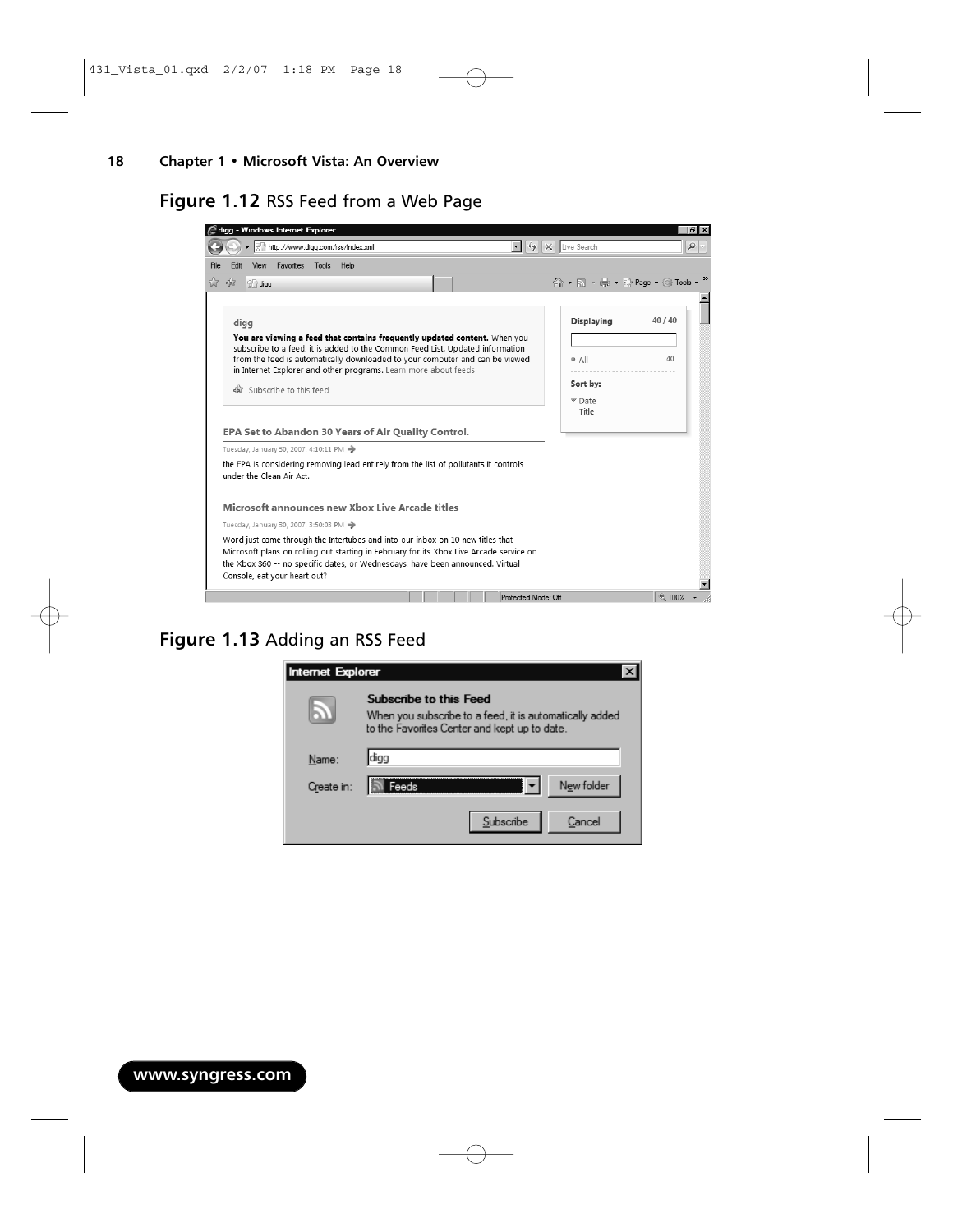| e digg - Windows Internet Explorer<br>http://www.digg.com/rss/index.xml                                                                                   |                                                                                                                        | $\blacktriangleright$ $\blacklozenge$ X Live Search                         | Ð<br>$\rho$ .     |
|-----------------------------------------------------------------------------------------------------------------------------------------------------------|------------------------------------------------------------------------------------------------------------------------|-----------------------------------------------------------------------------|-------------------|
| Tools Help<br>Favorites<br>View<br>File<br>Edit<br>☆<br>द्गीर<br>$99$ digg                                                                                |                                                                                                                        | ☆・⊠・●・☆Page・◎Tools・                                                         |                   |
| In Feeds <b>D</b> History ▼<br>Favorites<br><b>Microsoft Feeds</b><br>Microsoft at Home<br><b>Nicrosoft at Work</b><br><b>SINSNBC News</b><br>$\Box$ digg | $\Rightarrow$<br>Quality Control.<br>$\frac{2}{3}$<br>from the list of pollutants it controls<br>e Arcade titles       | Displaying<br>All<br><sup>®</sup> New<br>Sort by:<br>$\nabla$ Date<br>Title | 40/40<br>40<br>40 |
|                                                                                                                                                           | hto our inbox on 10 new titles that<br>ruary for its Xbox Live Arcade service on<br>days, have been announced. Virtual | √Mark feed as read<br>View feed properties                                  |                   |
| I'd rather sell drugs on the corner.                                                                                                                      | <b>Buses to Get to Class</b>                                                                                           |                                                                             |                   |
|                                                                                                                                                           | Islamic Leader Defends "24". Says Muslims Need To Do More<br>Protected Mode: Off                                       |                                                                             | $+100%$           |

### **Figure 1.14** Viewing RSS Feeds

If you right-click on the **RSS feed** in your Favorites and select **Properties**, you will see the box shown in Figure 1.15, which lists the RSS feed properties for that Web page. From this page, you can select when and how many times the RSS feed should be updated throughout the day.This feature will help those RSS feed junkies who have hundreds of feeds.You can also select how many items from each feed you want to remain archived on your system.

#### **Figure 1.15** RSS Feed Properties

| <b>Feed Properties</b> |                                                                                                                  |    |            |  |
|------------------------|------------------------------------------------------------------------------------------------------------------|----|------------|--|
| Name:                  | diaa                                                                                                             |    |            |  |
| Address:               | http://www.digg.com/rss/index.xml                                                                                |    |            |  |
| Update schedule        |                                                                                                                  |    |            |  |
|                        | Your computer checks this feed for new updates on a<br>specified schedule.                                       |    |            |  |
|                        | C Lise default schedule                                                                                          |    |            |  |
|                        | Default: 1 day                                                                                                   |    | Settings   |  |
|                        | C. Use custom schedule                                                                                           |    |            |  |
|                        | Frequency: 1 day                                                                                                 |    |            |  |
|                        | Automatically download attached files                                                                            |    | View files |  |
| Archive                |                                                                                                                  |    |            |  |
|                        | Set the maximum number of updates you want saved for this<br>feed. Changes take effect when the feed is updated. |    |            |  |
|                        | C Keep maximum items (2500)                                                                                      |    |            |  |
|                        | Keep the most recent items only                                                                                  |    |            |  |
|                        | Number of items: 200                                                                                             |    |            |  |
| About feeds            |                                                                                                                  | OK | Cancel     |  |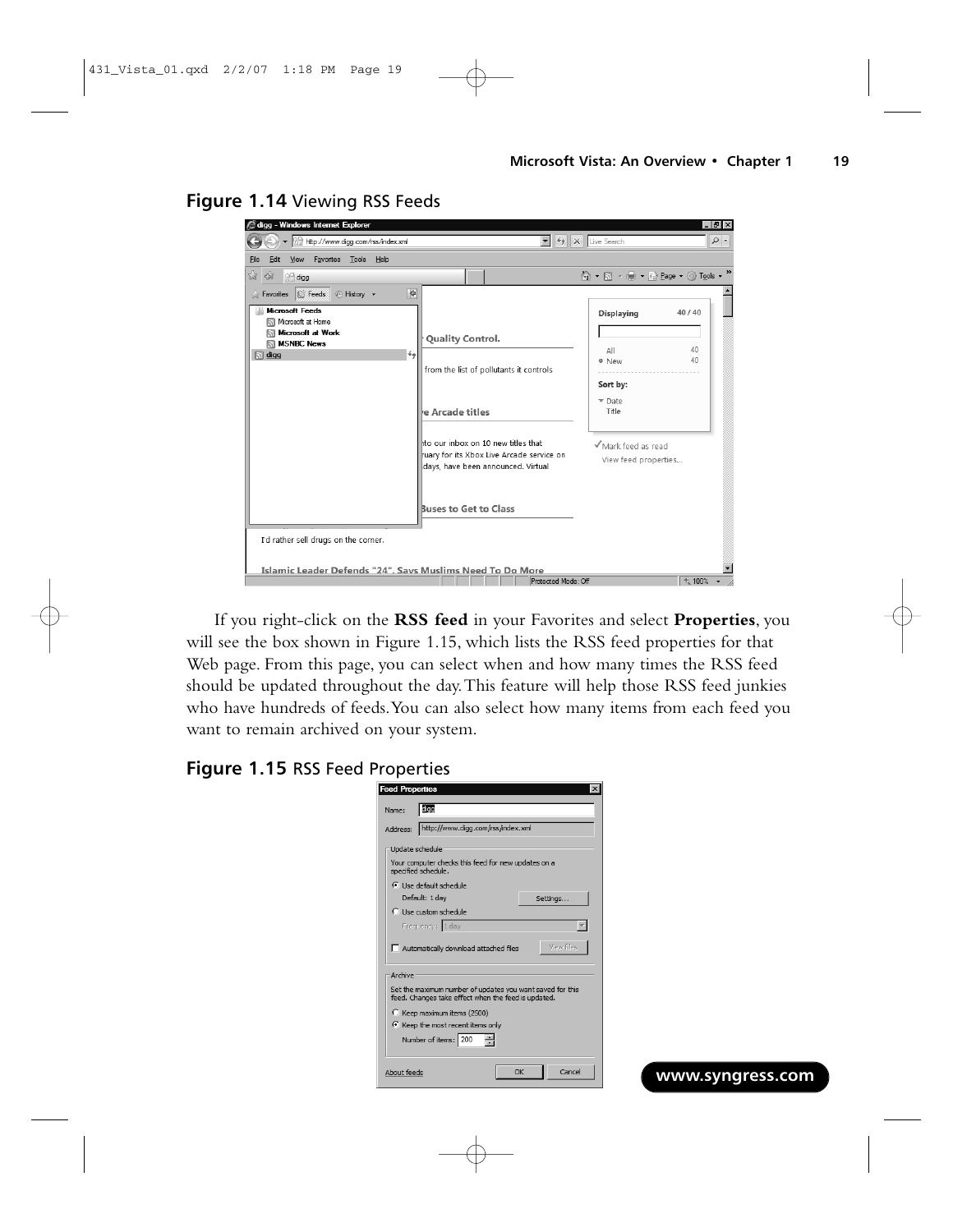### Pop-up Blocker

A Pop-up Blocker comes with Internet Explorer 7 to help you with all of those nasty pop-ups you're prone to getting when you surf the Web. Within Internet Explorer 7, you can control the Pop-up Blocker by going to the **Tools** setting on the far right of Internet Explorer 7 and selecting **Pop-up Blocker Settings**. From here, you can change how the Pop-up Blocker works on certain sites (see Figure 1.16).

|                                | Address of website to allow:                            | websites by adding the site to the list below. |  |             |
|--------------------------------|---------------------------------------------------------|------------------------------------------------|--|-------------|
|                                |                                                         |                                                |  | Add         |
| Allowed sites:                 |                                                         |                                                |  |             |
|                                |                                                         |                                                |  | Remove      |
|                                |                                                         |                                                |  | Remove all. |
|                                |                                                         |                                                |  |             |
|                                |                                                         |                                                |  |             |
|                                |                                                         |                                                |  |             |
|                                |                                                         |                                                |  |             |
| Notifications and filter level |                                                         |                                                |  |             |
|                                | $\nabla$ Play a sound when a pop-up is blocked.         |                                                |  |             |
|                                | $\nabla$ Show Information Bar when a pop-up is blocked. |                                                |  |             |

### **Figure 1.16** Pop-up Blocker Settings

### Phishing Filter

Also new with Internet Explorer 7 is a Phishing Filter that helps you understand which Web sites are safe to visit and which are trying to steal information from you. Phishing is an attempt by hackers to obtain sensitive user information such as passwords and credit card information while masquerading as a trustworthy person or business.

The Phishing Filter in Internet Explorer 7 is turned on by default, but you can turn it off from the Tools setting on the far right of the Internet Explorer screen. Figure 1.17 shows the icon you will see at the top of Internet Explore 7 if there is a problem with a Web site you're visiting. Figure 1.18 shows different icons that you might see while surfing with the Phishing Filter turned on.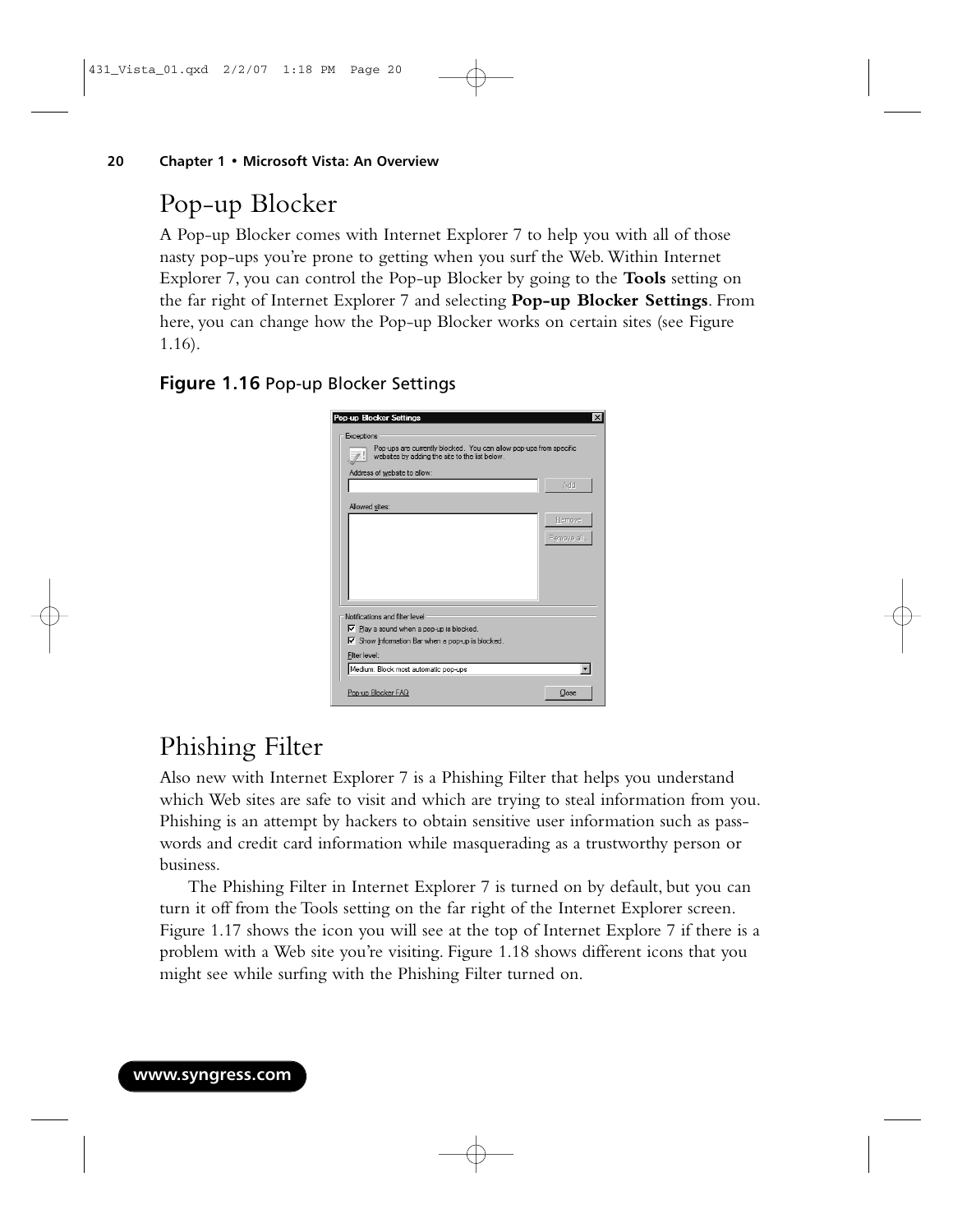**Figure 1.17** The Phishing Filter Indicating that There Is a Problem with This Web Site



### **Figure 1.18** Phishing Filter Icons



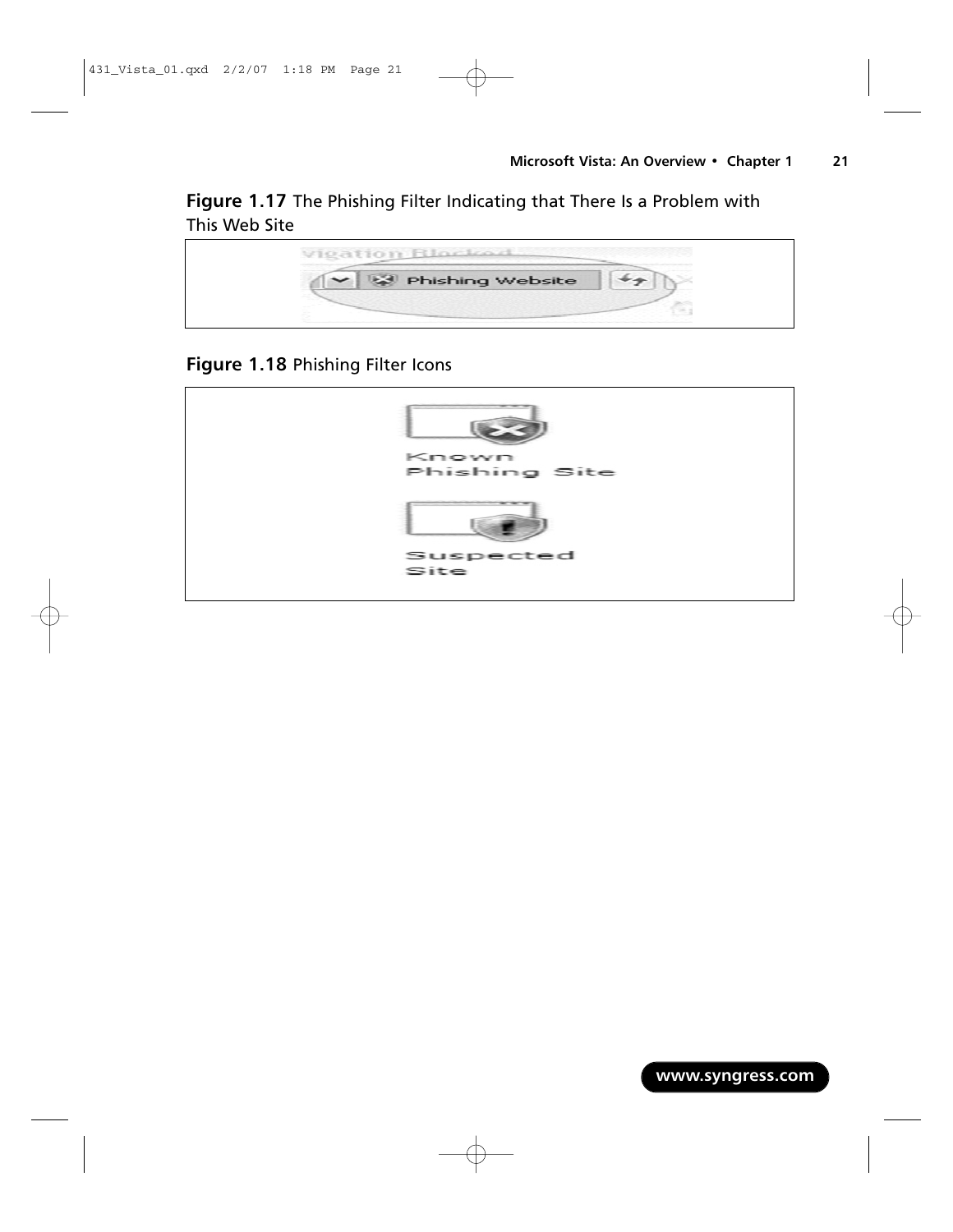# **Summary**

Windows Vista represents Microsoft's view of the future of computing. With Vista Microsoft wants to improve the user's experience, as well as change the minds of the public about the insecurity and reliability of Windows operating systems. Microsoft has taken a hard stance on security through an improved code review process and the employment of third-party individuals to scrutinize its software.The implementation of innovative security controls such as ASLR and a layered approach to total system security has also helped Microsoft produce a much more secure OS.

Microsoft is also seeing the benefit of having a code base that is now maturing and becoming more robust with each release and service pack. Vista also includes several mature add-on products such as Internet Explorer 7 and Windows Media Player 11. IE 7 offers users improved security and a much more efficient user interface with features such as tabbed browsing and the phishing filter.Are these new features enough to warrant an upgrade in the home or office, though? This is the battle that Microsoft must now fight. Wide adoption of Vista will be slow at first, and the main source of new Vista machines will not be users upgrading their current systems. Most new Vista machines will be from OEMs such as Dell and Gateway. Another factor will be the fact that DirectX (DX) 10 will not be available for Windows XP. Gamers will need to upgrade their systems with new graphics cards as well as Vista to support DX 10 and the new games coming out that will take advantage of DX 10.

The next year will be interesting for Microsoft and the IT world in general. Most sys admins will choose to wait before fully adopting Vista as their platform of choice. What happens in the first year, how many security flaws and bugs are found, and how Microsoft responds to those issues will greatly affect the choices of many IT departments.

# **Solutions Fast Track**

### The User Interface

- The new Aero user interface in Windows Vista is nice to work with and provides useful system information at your fingertips.
- The new tree-like menu in the Start menu works well and eliminates the old problem of clicking on the wrong program or file.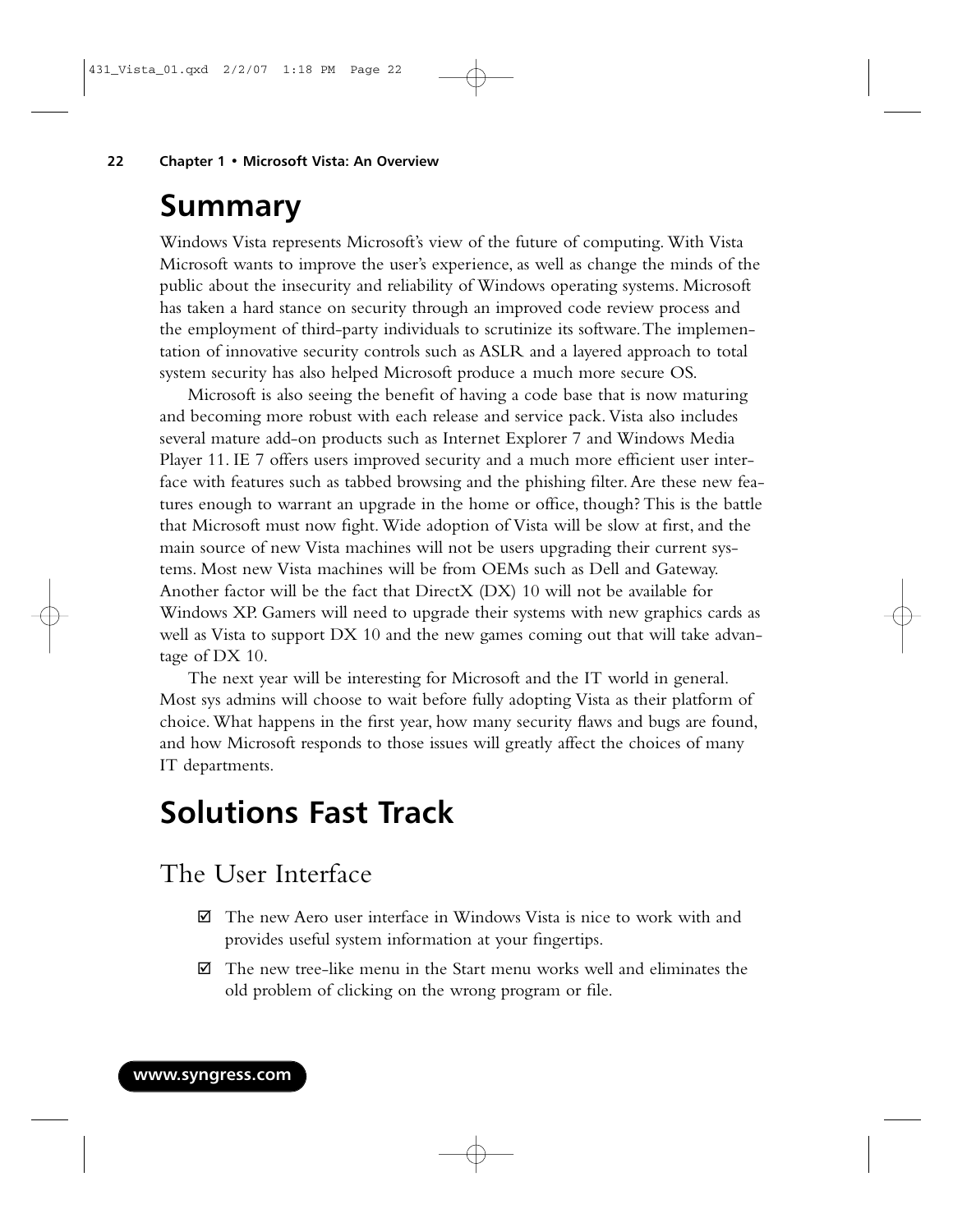□ The Ease of Access Center is where you can select various options to make your computer easier to use.

### Internet Explorer 7

- Microsoft has updated Internet Explorer with a Phishing Filter and a Popup Blocker to help users secure their surfing on the Internet.
- Tabbed browsing allows you to surf the Web with multiple tabs open, but within one Internet Explorer application.
- The new RSS Feeder is a great feature for people who are on the go and like to get their news automatically downloaded to their computers.

## **Frequently Asked Questions**

The following Frequently Asked Questions, answered by the authors of this book, are designed to both measure your understanding of the concepts presented in this chapter and to assist you with real-life implementation of these concepts. To have your questions about this chapter answered by the author, browse to **www.syngress.com/solutions** and click on the **"Ask the Author"** form.

- **Q:** How can I determine whether upgrading to Windows Vista is right for me?
- **A:** First, you need to make sure your computer has the recommended hardware to run Vista; if it doesn't, you will need to upgrade your computer or purchase a new computer. If your computer runs fine on its current OS, you could find it difficult to justify switching to Vista. It may be a good idea to wait until some of the bugs are worked out of Vista before considering an upgrade.
- **Q:** Do I need to upgrade my computer to the specifications that Microsoft has published, or will Vista crash on me?
- **A:** You should always go by the hardware requirements put forward by the vendor. This will ensure that the software will operate correctly when installed on the computer.
- **Q:** I really don't like Internet Explorer 7. Will Firefox run on Vista?
- **A:** Yes, it will, and we have been using it on our test box with no problems so far.